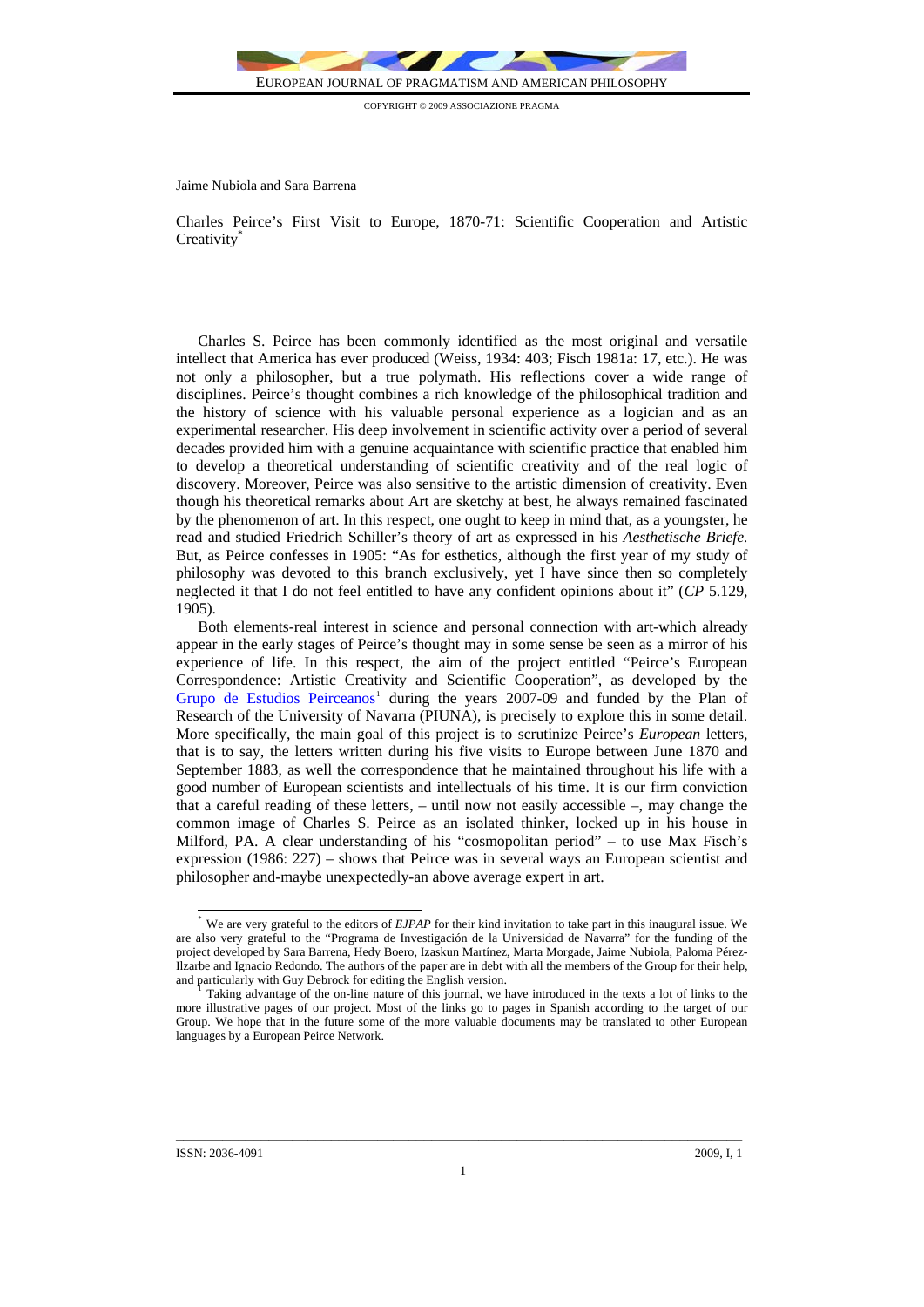So far, the research of the project that will stretch over several years to come, has focused on the 17 surviving letters of Peirce's first trip to Europe (June 1870- March 1871), and the letters addressed to eight of his European correspondents: Mario Calderoni, Augustus De Morgan, Hermann Helmholtz, Stanley Jevons, Edward H. Palmer, Ventura Reyes y Prósper, Victoria Lady Welby and Wilhelm Wundt.

This article gives an account of the research developed so far and of its main results. First, there is a description of the initial plan and of the context in which the research was framed. Secondly, several historical and biographical data of Peirce's first visit to Europe will be presented. Indeed, the inventory of these data constitutes the heart of the project. Thirdly, the results will be analyzed according to our main points of interest: 1) Peirce's conception of science and of the scientific community and 2) Peirce's view of artistic creativity. Moreover, there will be a brief summary of the results of his correspondence with the European scientists. Finally, the paper will conclude with a general summary of the achievements of the project.

## *I. Outline and description of the project*

From its very beginning, several years ago, the [Group of Peirce Studies](http://www.unav.es/gep/) as a team, has aimed at making an original and novel contribution to the study of the figure and thought of Charles S. Peirce. So far, our main contribution –including a good number of *[doctoral](http://www.unav.es/gep/TesisDoctorales.html)  [dissertations](http://www.unav.es/gep/TesisDoctorales.html)* on C. S. Peirce and other pragmatists- has focused on the [translations of](http://www.unav.es/gep/Peirce-esp.html)  [Peirce's](http://www.unav.es/gep/Peirce-esp.html) texts into Spanish and on the reception of Peirce in the Hispanic world (Nubiola & Zalamea 2006). The extensive work over a number of years in this area has put our Group visibly on the map of international research concerning Peirce, particularly so in the Spanish-speaking countries.

Charles Peirce's abundant correspondence, most of which is preserved in the [Houghton](http://hcl.harvard.edu/libraries/houghton/)  [Library](http://hcl.harvard.edu/libraries/houghton/) at Harvard University and is registered in [Robin's catalogue](http://www.iupui.edu/%7Epeirce/robin/rcatalog.htm), seemed to us an element of Peirce's immense written production that had been neglected by most of scholars. This neglect may be due largely to the difficult access to those letters. They were available exclusively at the Houghton Library, the [Institute for Studies in Pragmaticism](http://www.pragmaticism.net./) in Lubbock, Texas, and the [Peirce Edition Project](http://www.iupui.edu/%7Epeirce/) in Indianapolis. Within the project, the expression "European letters," which constitute but a small part of the thousands of letters written by Peirce, refers to those letters that were written by Peirce during his visits to Europe, as well as those he addressed to European scientists and intellectuals in the course of his life. The letters written from abroad provide a very valuable picture of Peirce's complex personality, his opinions regarding aesthetics, his artistic evaluations and also his concerns and anxieties, all of which complement in a significant way the philosophical standard approach to Peirce that has been developed by most of scholars who simply had no access to those letters. More specifically, we were deeply attracted by the letters that Peirce wrote to his wife Zina and to other members of his family during his first trip of 1870-71. The set of [these letters](http://www.unav.es/gep/PrimerViaje.html) may be read as a delightful chronicle of the adventures of a young American – Peirce was thirty years old at the time – visiting a string of widely different European countries: England, Germany, Austria, Turkey, Greece, Italy, Spain, France, Switzerland.

Our research focused primarily on the aspects of creativity and scientific cooperation. We were particularly interested in Peirce's aesthetic evaluations expressed in the letters, and in his effective collaboration with some of the most prominent European scientists of his time.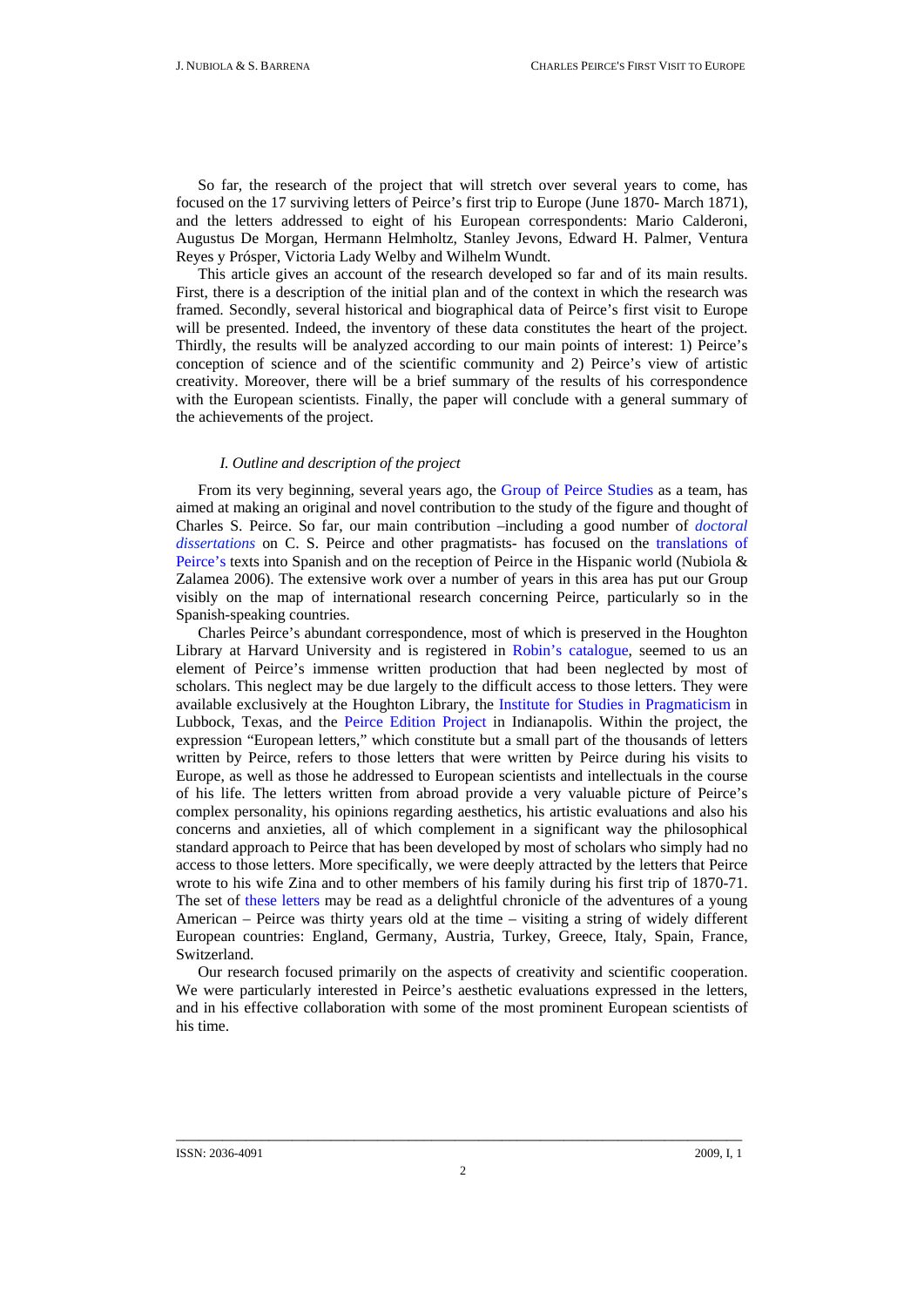In the first phase of the project, the focus of our attention concerned the 17 surviving letters of Peirce's first visit to Europe. The letters, which were written by hand, also included [skillful drawings.](http://www.unav.es/gep/Zina28.08.70.html) Because they were evidently not intended to be typed out or printed, we decided to reproduce the manuscript of the letters on the [webpage of the](http://www.unav.es/gep/PrimerViaje.html)  [project](http://www.unav.es/gep/PrimerViaje.html), as they were taken from the microfilms bought from the Harvard Photographic Service (which do not include the family correspondence) or from the photocopies available in the Peirce Edition Project<sup>2</sup>. Peirce's handwriting, which is in itself very revealing, is usually very clear, and it provides a better and deeper picture of his personality, deeper than what typed transcriptions can offer.

In more detail, the project – over the period from December 2007 until August 2009 – has included the following tasks:

a) A careful transcription of the original English text of the 17 letters, minus the deletions, corrections, misspellings, etc., since the reader has the copy of the manuscript at hand. In this task, we have gratefully made use of Max Fisch's transcriptions of most of the letters, which have been made available at the Peirce Edition Project.

b) A faithful translation into Spanish of each text with frequent annotations in which the meaning of obscure passages is (almost always) clarified. These notes provide complementary information that substantially enriches the reading of Peirce's letters.

c) The publication of the translation of the letters on the web site of the project. Use was made of a good number of links – both in the text of the letters and in the notes – to illustrations, photographs, sources, etc. These links refer the reader to other pages of our web site as well as to external resources available on the internet.

Our overall aim is to give a global description of Peirce's European trips (in the first phase of our project, only the first trip of 1870-71), with an emphasis on what Peirce learned from Europe and on the way in which these trips changed his mind, particularly in respect of creativity and scientific cooperation. Moreover, we like to show, as a byproduct of our research, how internet may be used – and advantageously so, when compared to traditionally printed volumes – to publish this type of handwritten documents, by making them available to a wider community of scholars. The method may significantly contribute to the achievement of a greater degree of accuracy in transcriptions, translations and annotations of the texts. It moreover illustrates how the web can further the Peircean spirit of cooperation between scholars<sup>[3](#page-2-1)</sup>.

## *II. C. S. Peirce's first visit to Europe: general description and biographical data*

Charles S. Peirce traveled to Europe on five different occasions. The five trips occurred between the years 1870 and 1883, all of them "in the service of the Coast and Geodetic Survey, at that time the chief scientific agency of the United States. Peirce was in the first place a scientist, and his career was in the service of that agency. The years of Peirce's five European sojourns were: (1) 1870-71; (2) 1875-76; (3) 1877; (4) 1880; and (5) 1883. The five sojourns together added up to nearly three of those thirteen years" (Fisch 1981b: 13). These trips made it possible for Peirce to get acquainted with European scientists and to

 $\overline{\phantom{a}}$ 

<span id="page-2-0"></span><sup>2</sup> Without the generous help of the Peirce Edition Project our project could not have been done. We are extremely grateful to Nathan Houser and André de Tienne for all the extensive support they have provided us.<br><sup>3</sup> In 2006, our project was presented to the Government of Navarra, which issued a positive evaluation.

<span id="page-2-1"></span>Unfortunately, budget limitations made it impossible for the government to provide the necessary funds. Fortunately, the Plan of Research of the University of Navarra approved the required funding for the first phase. In our web it is possible to check our applications to the *[Gobierno de Navarra](http://www.unav.es/gep/SolicitudGN.pdf)* and to the [University of Navarra](http://www.unav.es/gep/SolicitudPIUNA.pdf) where the antecedents, methodology and goals of the project are described in detail (in Spanish).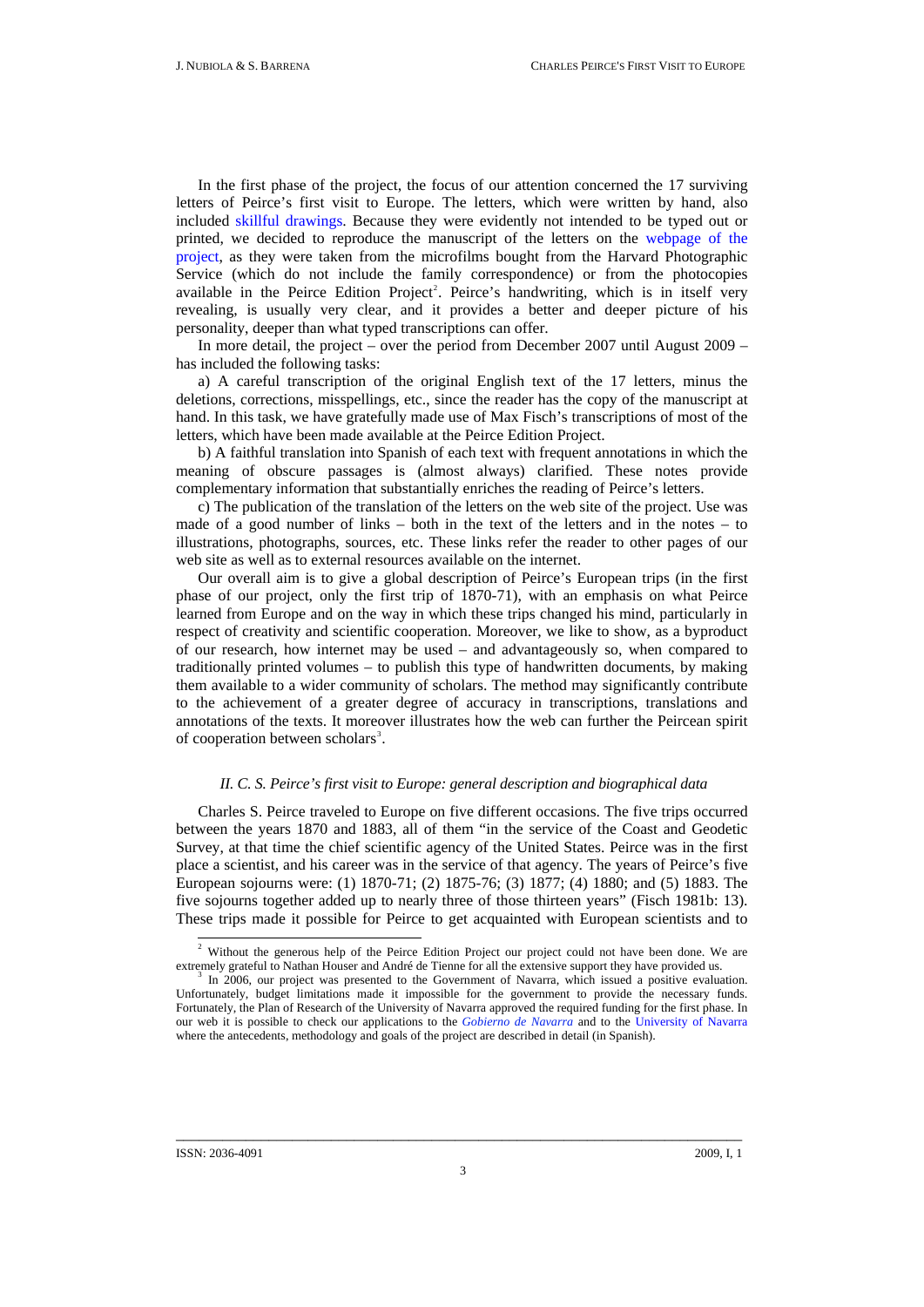further his international reputation as a researcher. In 1875 Peirce took part in the meeting in Paris of the Special Committee on the Pendulum of the International Geodetic Association, and in 1877, he was invited to the general conference of the Association held in Stuttgart. "Peirce attended the conference as accredited representative of the United States Coast and Geodetic Survey. That was the first formal representation of an American scientific agency in the sessions of an international scientific association" (Fisch 1981b: 15). In 1877, he was elected a member of the National Academy of Sciences.

The first trip to Europe, the examination of which is at present at the core of our project, extended from the  $18<sup>th</sup>$  of June of 1870 to the 7<sup>th</sup> of March of 1871, all in all almost nine months. When leaving, Peirce was a young man of thirty years, with "high hopes," as he writes to his mother in his brief [goodbye letter](http://www.unav.es/gep/Mother18.06.70.html) from Sandy Hook, New York, on the  $18<sup>th</sup>$  of June. Young though he was, he had already been working successfully as a scientist since 1861. After finishing his studies at the Lawrence Scientific School at Harvard, he had started working as an aide to his father, [Benjamin](http://www.unav.es/gep/father.html), for the U. S. Coast Survey. He also had taught two series of lectures at Harvard on the logic of science (the Harvard Lectures of 1865 and the Lowell Lectures of 1866), followed by a second series in which he lectured on the British logicians (Harvard, 1869). Moreover, he had been elected to be a member of the American Academy of Arts and Sciences (1867) and in 1869 he had been appointed as an assistant at the Harvard Observatory.

The main goal of Peirce's first trip to Europe was to identify possible locations suitable for establishing observatories in order to study the [total solar eclipse](http://www.unav.es/gep/ZonaTotalidadEclipse.html) that was to take place at noon of December 22nd, 1870 over the Mediterranean Sea. Moreover, his father Benjamin Peirce wanted to introduce his son to several European scientists. On June 18th, Peirce sailed for London in the company of his brother Jem, on the steamer *[S.S.](http://www.unav.es/gep/Deutschland.html)  [Deutschland](http://www.unav.es/gep/Deutschland.html)*. The brothers separated in London, and Charles crossed to the continent. In the fall, Charles would be joined by his father, Benjamin, his wife [Zina](http://www.unav.es/gep/zina.html) and the rest of the team of observers in charge of the observation of the solar eclipse.

Already in 1869, Charles S. Peirce had been a [member of one of the teams in Kentucky](http://www.iupui.edu/%7Epeirce/writings/v2/w2/w2_27/v2_27.htm) that studied the total [eclipse of the sun](http://www.unav.es/gep/EclipseKentucky.html) of August 7th of that year. The observation of the solar corona and its protuberances through telescopes, and the detection of helium by use of the spectroscope, led the American astronomers to formulate new theories regarding the composition of the sun that were received with a certain skepticism by European astronomers. The eclipse of 1870 provided the perfect opportunity to test those theories. Apparently, this eclipse made a deep impression on Peirce. Thus, he writes twenty five years later, in 1894:

Of all the phenomena of nature, a total solar eclipse is incomparably the most sublime. The greatest ocean storm is as nothing to it; and as for an annular eclipse, however close it may come to totality, it approaches a complete eclipse not half so near as a hurdy-gurdy a cathedral organ. Few people who do not make journeys on purpose ever see a total eclipse (CN 2.59, 1894).

Charles Peirce's itinerary led him from [London,](http://www.unav.es/gep/Londres.html) *[Berlin](http://www.unav.es/gep/Berlin1870.html)* [Dresden,](http://www.unav.es/gep/Dresde.html) [Prague](http://www.unav.es/gep/Praga.html), [Vienna,](http://www.unav.es/gep/Viena.html) *[Pest](http://www.unav.es/gep/Pest.html)*, the Danube river, Varna (Bulgaria), the Black Sea, and, finally, Constantinople. From Constantinople Peirce traced the [path of totality,](http://www.unav.es/gep/ZonaTotalidadEclipse.html) that is to say, the path of the locations where the total eclipse would be visible, scouting for the most suitable locations of scientific observation. Thus, he pointed out such locations in Greece, Italy, and Spain, and thereby contributed to the success of the scientific expedition under the command of his father Benjamin. But, on the way, he also visited *[Amy Fay](http://www.unav.es/gep/AmyFay.html)*, his sister-in-law, in Berlin, who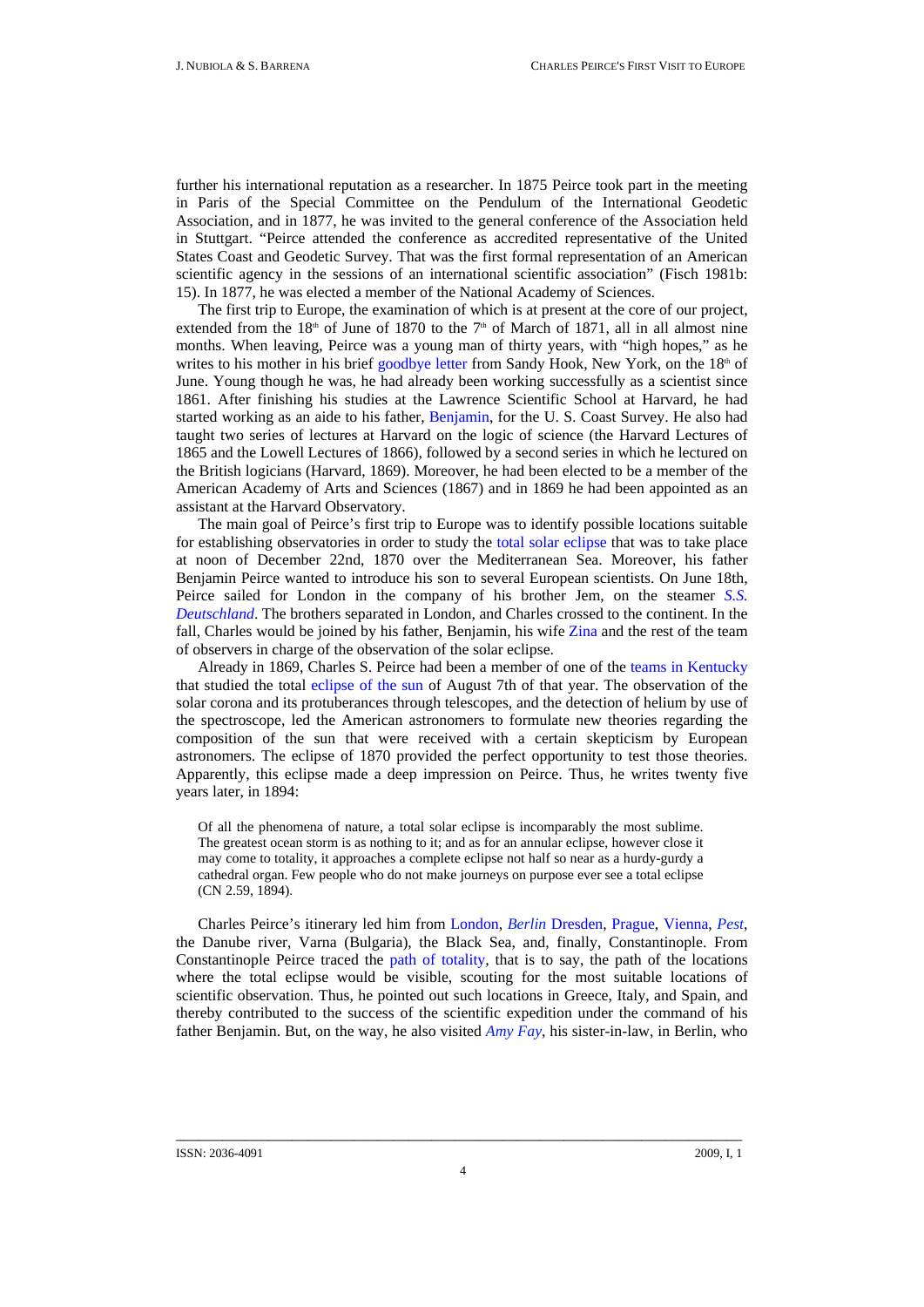accompanied him during a delightful visit to Dresden. In Vienna he was kindly received by Edmund Weiss and Karl L. Littrow, director of the Observatory, and in Constantinople he enjoyed the guidance of the British orientalist *[Edward H. Palmer](http://www.unav.es/gep/EdwardHenryPalmer.html)* and his friend *[Charles](http://www.unav.es/gep/CharlesDrake.html)  [Drake](http://www.unav.es/gep/CharlesDrake.html)*. All in all, Peirce traveled through the part of Europe that since July of 1870 had been involved in the Franco-Prussian War. In the end, he joined the team that observed the eclipse in the [vicinity of Catania](http://www.unav.es/gep/GrupoCatania.html) (in Sicily).

This journey constituted a really important experience for the young Charles Peirce, who was visiting Europe for first time. His letters are full of accounts of the impressions that the various places made upon him. For instance, he obviously enjoyed London, but not Berlin, where he complains in several letters of the awful smell (letters of June 30th, August 11th and September 4th). He describes Pest as "a rather pleasant place to stay" (letter of August 25th) and he writes that Constantinople is "by all odds the most beautiful & fascinating place I have been in yet" (letter of September 2nd). Greece captivates him, but of Thessaly he writes that "on the whole I don't think Thessaly is very nice" (letter of September 15th). In a letter to his mother written in Chambéry in the Savoy region of France, Peirce enumerates the eighteen very different languages he heard spoken during his journey. On another occasion, he expresses his amazement at the large number of languages in which the newspapers of Constantinople are published (letter of September 2nd) or again, at the astonishing polygloth fluency of a lady he meets in the train (August 28th), which leads him to explain that even his fluency in French is inadequate (letter of August 28th).

The letters also show the human side of Peirce, like when he worries about getting robbed or ill, or when he is subject to his mood swings and sentiments. As a cosmopolitan traveler, Peirce writes pages and pages with comments about the climate and the weather, the dirt of the cities and places where he stays, about wines and food, prices and bargaining, clothes, means of transportation, and, in sum, about the customs and curiosities of the many places he is visiting. There are days where he feels on top of things, and there are days where he feels wretchedly homesick. Thus, on the 15th of September, he confesses to his mother in a letter written from Messina, Sicily, that "I begin now to feel the shortness of my time acutely at the same time that I am often quite homesick  $\&$  long to be home". A few days before, on the 2nd of September, he writes to his mother: "Considering how much pleasure I have had, I ought to be willing to put up with a fortnight pain," while on the 16th of November he writes, again to his mother: "This traveling about alone is good to teach a man the gift of silence. You won't find me such a rattle pate when I return."

Clearly, Peirce feels himself confronted by a world entirely different from the one he was used to. In a letter written from Constantinople and addressed to his wife (on August 28th 1870), he comments "If you could see what another world this is, you would wonder."

# *III. Results of the project:*

## *a) The notion of science and of scientific community*

From a scientific point of view the expedition of the U. S. Coast Survey in which Charles Peirce took part was a real success. It was very useful in its reinforcement of the observations done during the previous year with regard to the solar eclipse in Kentucky, in the sense that the effects observed in the solar corona and the protuberances confirmed the new theories of the American astronomers. "On the whole, the American observations and inferences of the preceding year were vindicated. This was Peirce's first experience of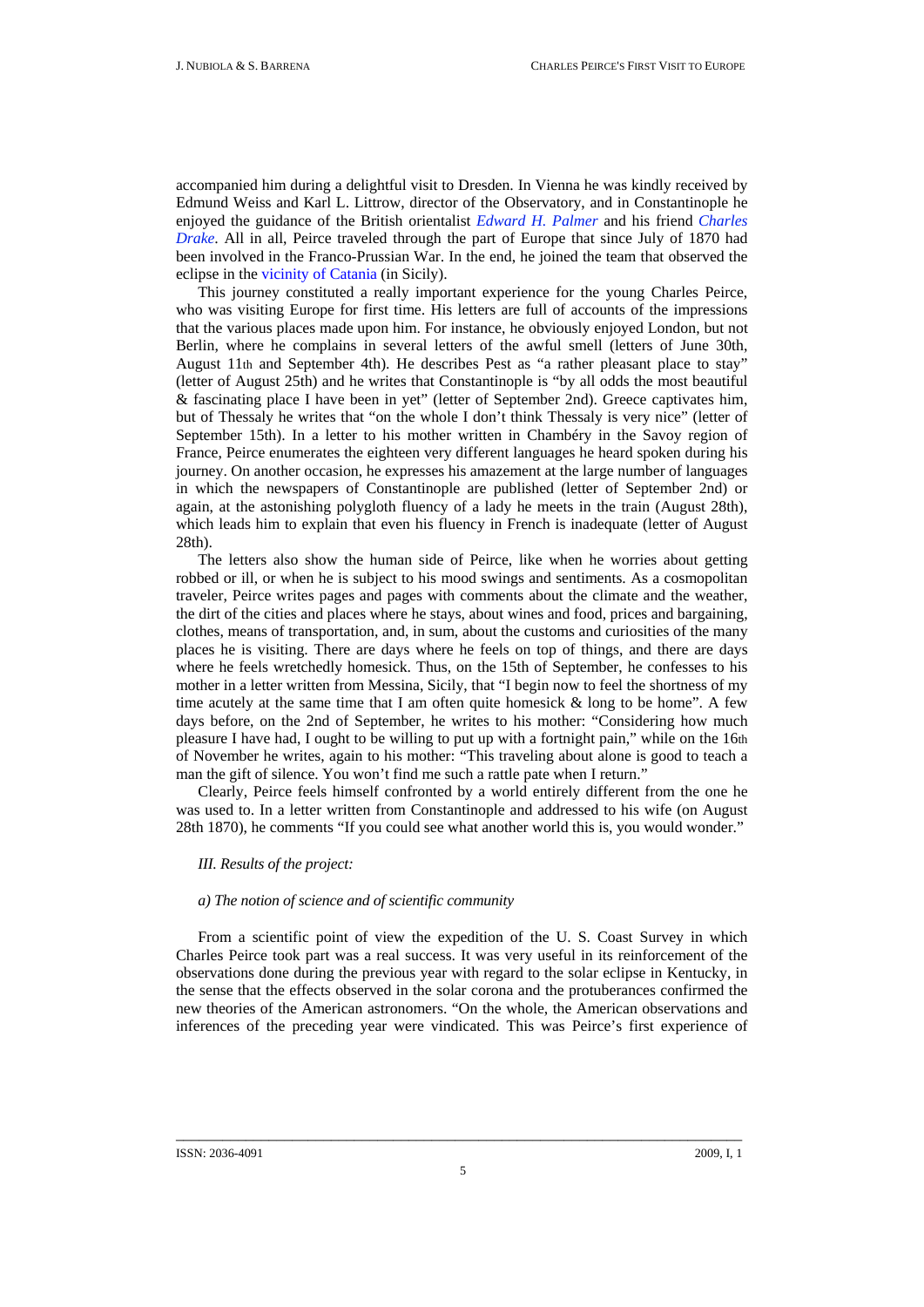large-scale international scientific cooperation" (Fisch 1981b: 14). The observation of the eclipse, which occurred in a joint effort by American and European astronomers of several countries, was a genuine international experience. The "Reports of observations upon the total solar eclipse of December, 22, 1870" was published as Appendix nº 16 of the [Annual](http://www.unav.es/gep/USCoastSurveyReport.PDF)  [Report of the Superintendent of the Coast Survey of 1870](http://www.unav.es/gep/USCoastSurveyReport.PDF). It makes for really worthwhile reading, especially so when it comes to the brilliant [report written by Peirce's wife](http://www.unav.es/gep/ZinaInformeG1.html), including her [drawing.](http://www.unav.es/gep/EclipseZina.html)

During the years preceding his first European trip, Charles Peirce had developed, under the supervision of his father, an extensive philosophical study, first on Kant and the categories, and later on logic, and particularly on the theories of the British logicians. Furthermore, between 1868 and 1869, Peirce had already published three of his most important texts, also known as to the "Cognition Series," in the *Journal of Speculative Philosophy*: "*[Questions Concerning Certain Faculties Claimed for Man](http://www.cspeirce.com/menu/library/bycsp/question/qu-frame.htm)*", "*[Some](http://www.cspeirce.com/menu/library/bycsp/conseq/cn-frame.htm)  [Consequences of Four Incapacities](http://www.cspeirce.com/menu/library/bycsp/conseq/cn-frame.htm)*" and "*[Grounds of Validity of the Laws of Logic](http://www.peirce.org/writings/p41.html)*".

Given his lectures on the British logicians, Peirce naturally wanted to get acquainted in London with some of the most outstanding logicians of his time. We know that on the 11th of July, he sent to [Augustus De Morgan](http://www.unav.es/gep/DeMorgan.html) a letter of [introduction from his father,](http://www.unav.es/gep/BPeirce17.06.70.html) together with a copy of his father's paper, "*[Linear Associative Algebra](http://www.math.harvard.edu/history/peirce_algebra/index.html)*" and a copy of his own article "Description of a Notation for the Logic of Relatives, Resulting from an Amplification of the Conceptions of Boole's Calculus of Logic," which has been claimed to be "one of the most important works in the history of modern logic [for its being] the first attempt to expand Boole's algebra of logic to include the logic of relations." (Merrill: 1984, *W* 2, xlii). Though De Morgan was seriously ill, he did receive Peirce. We also know that Peirce presented a copy of his article to *[Stanley Jevons](http://www.unav.es/gep/Jevons.html)* and that the latter replied to Peirce, because Peirce in turn replied to Jevons's reply in a letter from Pest on the [25th of August](http://www.unav.es/gep/Jevons25.08.70.html). Given the fact that De Morgan and Jevons were key contributors to the development of exact logic, one can better appreciate the importance of Peirce's paper. For indeed, his paper was discussed as part of the broader discussion concerning Boole's *Laws of Thought*  at the Liverpool meeting of the British Association for the Advancement of Science in September (Fisch: 1984, *W* 2, xxxiii). Peirce's paper was published in the Memoirs of the [American Academy of Arts and Sciences](http://www.jstor.org/pss/25058006) (vol. 9, 1870, 317-378).

For Peirce, this first trip through Europe was the right occasion to establish his prestige as a scientist and to get in contact with several scholars, most evidently astronomers (Lockyer, Littrow, Plantamour, Weiss, etc.), but also with important representatives of other fields such as mathematics and logic (Clifford, De Morgan, Jevons, etc.). It was his ambition to take an active part in the community of researchers. But this ambition was less of a personal nature than that it was the expression of his conviction that the search for truth was necessarily a collective project. And even though the letters studied so far, which for the most part were addressed to members of his family and therefore did not refer to his notion of science, they exhibit some traces of his scientific activities during the trip. Thus, Peirce writes to his father about the purchase of scientific instruments (letter of July 12th), about the suitability of various places –for instance, Kavala in Greece- for the observation of the eclipse (letter of September 5th), and about his visit to the British Museum and his contact with De Morgan (letter of July 12th).

Although there is no doubt that the study of the letters written during Peirce's later overseas travels may yield a more complete picture of the way in which his acquaintance with the professional practice in Europe influenced his notion of science, the letters studied so far show that his active participation in a scientific project that required an effort by an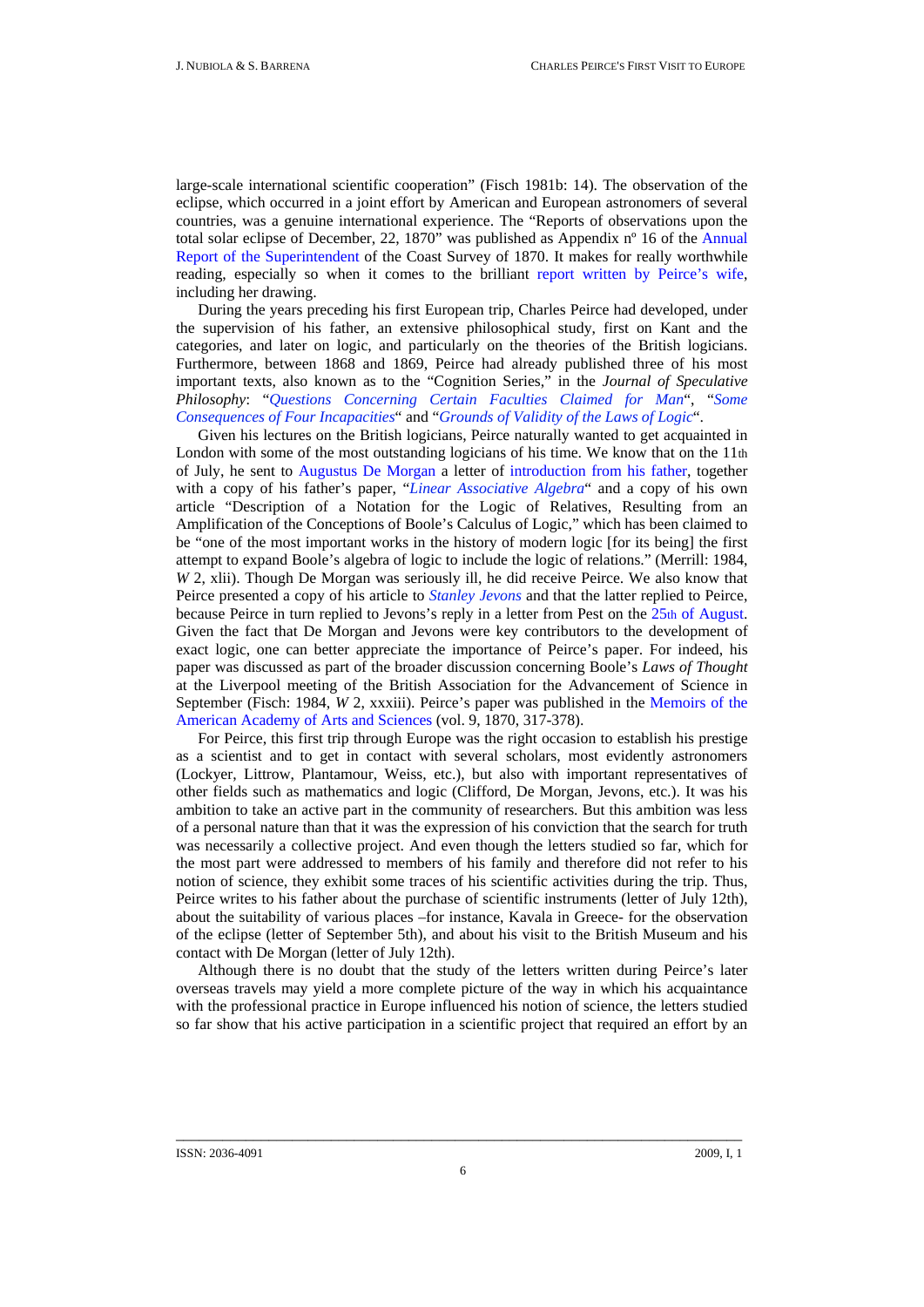international scientific community reflected or reinforced his belief that science is a profoundly creative activity aiming at the discovery of truth, and that such activity is marked by two irreducible properties: it must be communitarian, and it must be fallible.

One finds a good example of a reference to the communal nature of science in Peirce's letter from August 25th to Stanley Jevons, in which he establishes an interesting dialogue with the British logician about his conception of logic, in which one finds one of his earliest formulations of his distinction between different kinds of signs: "icons," "indexes," and "symbols." Peirce ends his letter by saying: "I trust you will feel enough interest in this discussion to continue it," thereby expressing that the dialogue is at least as important as his own view of the matter.

Later, Peirce would characterize the scientist as someone whose life is animated by the desire to find out the truth (*MS* 615, p. 14, 1908), by "an impulse to penetrate into the reason of things" (*CP* 1.44, c.1896), and he would state, as he always did, that the scientific method is the only correct method to develop that search. For Peirce, science is a particular application of a method that enables us to deal creatively with reality. The construction of hypotheses constitutes the heart of that method. What constitutes science "is not so much correct conclusions, as it is a correct method. But the method of science is itself a scientific result. It did not spring out of the brain of a beginner: it was a historic attainment and a scientific achievement" (*CP* 6.428, 1893). Contrary to the popular image of science as something finished and based on a dead and rigid methodology, science is for Peirce "a living historic entity" (*CP* 1.44, c.1896), "a living and growing body of truth" (*CP* 6.428, 1893), something that is alive and enables our thought to continuously grow towards the truth.

Peirce's notion of science as a living activity, carried on throughout centuries by different persons of different ages, derives from his own intense involvement in scientific practice. For Peirce this activity always takes place within the one and only community of research which itself generates the scientific method, and extends beyond the past and the present, into the future. Already in 1868, Peirce had written that:

[t]he real, then, is that which, sooner or later, information and reasoning would finally result in, and which is therefore independent of the vagaries of me and you. Thus, the very origin of the conception of reality shows that this conception essentially involves the notion of a COMMUNITY, without definite limits, and capable of a definite increase of knowledge. And so those two series of cognition – the real and the unreal – consist of those which, at a time sufficiently future, the community will always continue to reaffirm; and of those which, under the same conditions, will ever after be denied. (CP 5.311, 1868).

The members of this community try to explain and make publicly accessible the results they have achieved, as well as the method by which they have arrived to the opinions they hold. The scientist must take into consideration the opinions of the other members of the community, for only in this way is it possible for the search of truth to progress, in the hope that it will be achieved, independently from any individual member of the scientific community. In 1901, Peirce writes:

The scientific world is like a colony of insects, in that the individual strives to produce that which he himself cannot hope to enjoy. One generation collects premises in order that a distant generation may discover what they mean. When a problem comes before the scientific world, a hundred men immediately set all their energies to work upon it. One

#### ISSN: 2036-4091 2009, I, 1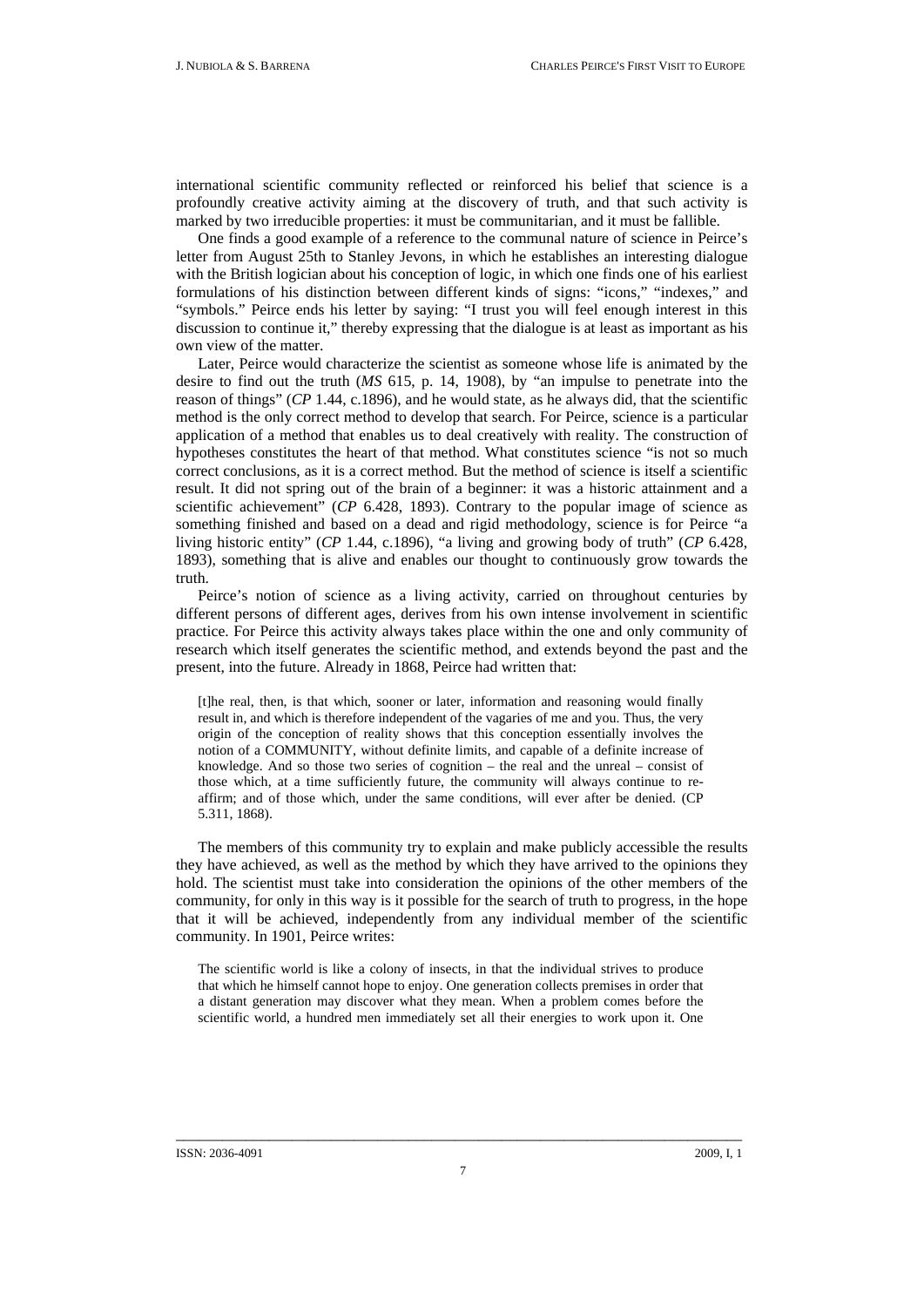contributes this, another that. Another company, standing upon the shoulders of the first, strikes a little higher, until at last the parapet is attained. (CP 7.87, 1901).

This typically Peircean view appears in some way in a casual remark he makes in a letter written from Pest to his brother Jem on the 25th of August of 1870. Apparently Jem had been trying to convince his brother not to travel to Greece because of the danger of catching the yellow fever. To this, Peirce replies:

I think myself that to go into Greece is not entirely safe but I shall reduce my stay there to a minimum. I cannot well avoid going there  $\&$  if as is not after all probable I get the fever why I shall not for my own sake care at all & I should be no great loss socially. You will have done what you could to keep me away, but it is quite absurd to be made unhappy by the regular & normal course of human events. If I should never come back I trust my friends will remember that the less they care for it the more they conform to my ideas.

Clearly, Peirce is convinced that in the search for truth, the contribution of an individual is relatively unimportant, because the achievement of truth will in the long run be the result of the work of the community of scientists over many generations.

In this communal effort, individual scientists continually stimulate and criticize one another, for their work must to be open to the judgment of others. The scientist needs the approval of the community. However, as Peirce points out in 1870, the same year in which he embarks upon his first European journey, that 'community' is not synonymous with 'majority': "Then by the truth concerning a thing we do not mean how any man is affected by a thing. Nor how a majority is affected. But how a man would be affected after sufficient experience, discussion, and reasoning." (*W* 2.440, 1870). It is not the community as such, but the experience, discussion and reasoning that takes place within the community that paves the way for the real advancement of science towards the achievement of truth.

This stipulation leads us to the consideration of the second condition which Peirce, from the very beginning, thinks is of the greatest importance to scientific thought. Every scientific proposition must be fallible. One must not mistake "whatever I am clearly convinced of" with what is true (cf. *CP* 5.265, 1868). Fallibilism does not mean that there is no hope to ever obtain sound knowledge or that it is not possible to reach the truth in the long run. The methods of science are successful, but in the short term they may yield both errors and successes. We always must attempt to overcome doubt (*CP* 7.109, c.1910), we must always trust that a question "has one answer decidedly right, whatever people might think about it" (*CP* 2.135, c.1902), and that error has a positive effect in bringing out the truth. Peirce writes: "The essence of truth lies in its resistance to being ignored." (*CP* 2.139, c.1902). Far from being a pessimistic view, Peirce's fallibilism stems from the combination of his unshakeable belief in the possibility of achieving truth, with his conviction that progress must always remain open-ended. Thus, doubt, a living and real doubt, as opposed to a doubt on paper, together with error, make for the twin engine that drives scientific research. The scientist – Peirce writes – "stands ready to abandon one or all [of his or her beliefs] as soon as experience opposes them." (*CP* 1.635, 1898)

We will end this section with a suggestive text that sums up all we have said so far about Peirce's conception of science and the scientific community:

But if I am asked to what the wonderful success of modern science is due, I shall suggest that to gain the secret of that, it is necessary to consider science as living, and therefore not as knowledge already acquired but as the concrete life of the men who are working to

#### ISSN: 2036-4091 2009, I, 1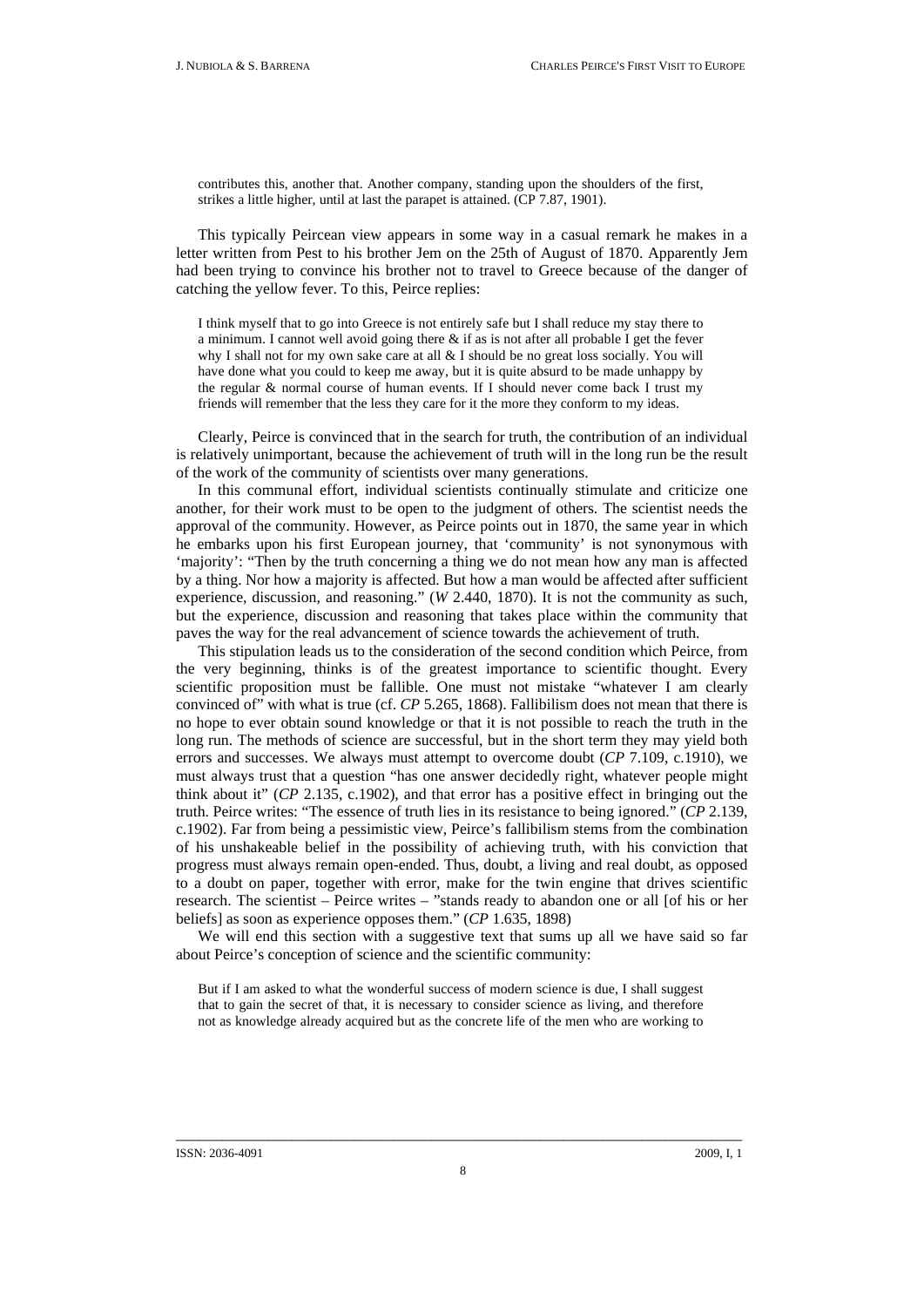find out the truth. Given a body of men devoting the sum of their energies to refuting their present errors, doing away with their present ignorance, and that not so much for themselves as for future generations, and all other requisites for the ascertainment of truth are insured by that one. (CP 7.50, n. d.)

### *b) Aesthetics and artistic creativity*

Although Peirce affirms not being well acquainted with aesthetics (*CP* 1.191, 1903), he always was interested in it. It is unclear why he did not write more on this field: perhaps due to the scientistic atmosphere in which all his life turned out. In spite of the fact that Peirce did not developed widely the point, aesthetics is located in a very important place in all the architecture of his conception, when in the turn of the century he develops his idea of aesthetics as the foundation of the other normative sciences. Aesthetics as the first of normative sciences has for Peirce a special quality of firstness. "Aesthetics considers those things whose ends are to embody qualities of feeling" (*CP* 5.129, 1903). Its task is to determine which is the *summum bonum* that has to serve as an end to the other two normative sciences; to tell "what it is that is admirable without any reason for being admirable beyond its inherent character." (*CP* 1.612, 1903)

Thus, while for the scientist the main thing is thought and nothing seems great but reason, the artist has to be busy with his or her feelings. Men who create art, Peirce writes, are those "for whom the chief thing is the qualities of feelings", differing from the practical men, who carry on the business of the world, and the scientists (CP 1.43, c.1896).

Thus, for Peirce, art is related to "qualities of feelings," to whatever is or exists independently of whatever other thing, without any element of being relative to, or of mediation (cf. *CP* 6.32, 1891). Beauty is for Peirce the only thing that we admire in itself and not in respect of something else. But, this does not answer the question how beauty is to be recognized? What works of art may be considered beautiful? Here, the letters that were examined in our project provide an excellent source of insight into Peirce's conception of beauty. The specific experiences to which he refers in those letters, his comments on the works of art that he saw in Europe, and his personal way of observing them give us a glimpse of the conception of art that he would develop in later years.

In his letters Peirce often dwells on his admiration for beauty, whether in nature or in artifacts, and he enjoys sharing with his reader the feelings which the contemplation of beautiful things elicits in him. The core of his aesthetic experience is often related to this admiration, whether it be for the greatness of nature or for manmade things. Some works of art struck him as particularly beautiful. Thus, he felt great admiration for the Tiergarten in Berlin which he describes as "enchanting," for Potsdam and Sans Souci, for the mosque of Suleiman in Constantinople, for a bust of Faustina in Catania "which I couldn't tire of looking at" (letter of September 22nd), and for the basilica of Santa Maria Maggiore in Rome, which he mentions in a letter of October 14th, addressed to his mother and where he writes that he "was greatly struck by this church."

But he also marvels at the Bohemian mountains, the Hungarian hills, the Carpathian Mountains, the Danube-of which he writes, while sailing down the river towards the Black Sea that "I believe no river in the world is so fine as this part of the Danube." (letter of August 28th)-, and the Bosphorus. He expresses his sense of awe as he experienced the famous view of Constantinople when approached from the sea, and he marvels at the sight of Ossa and again at the appearance of Pelion in Greece.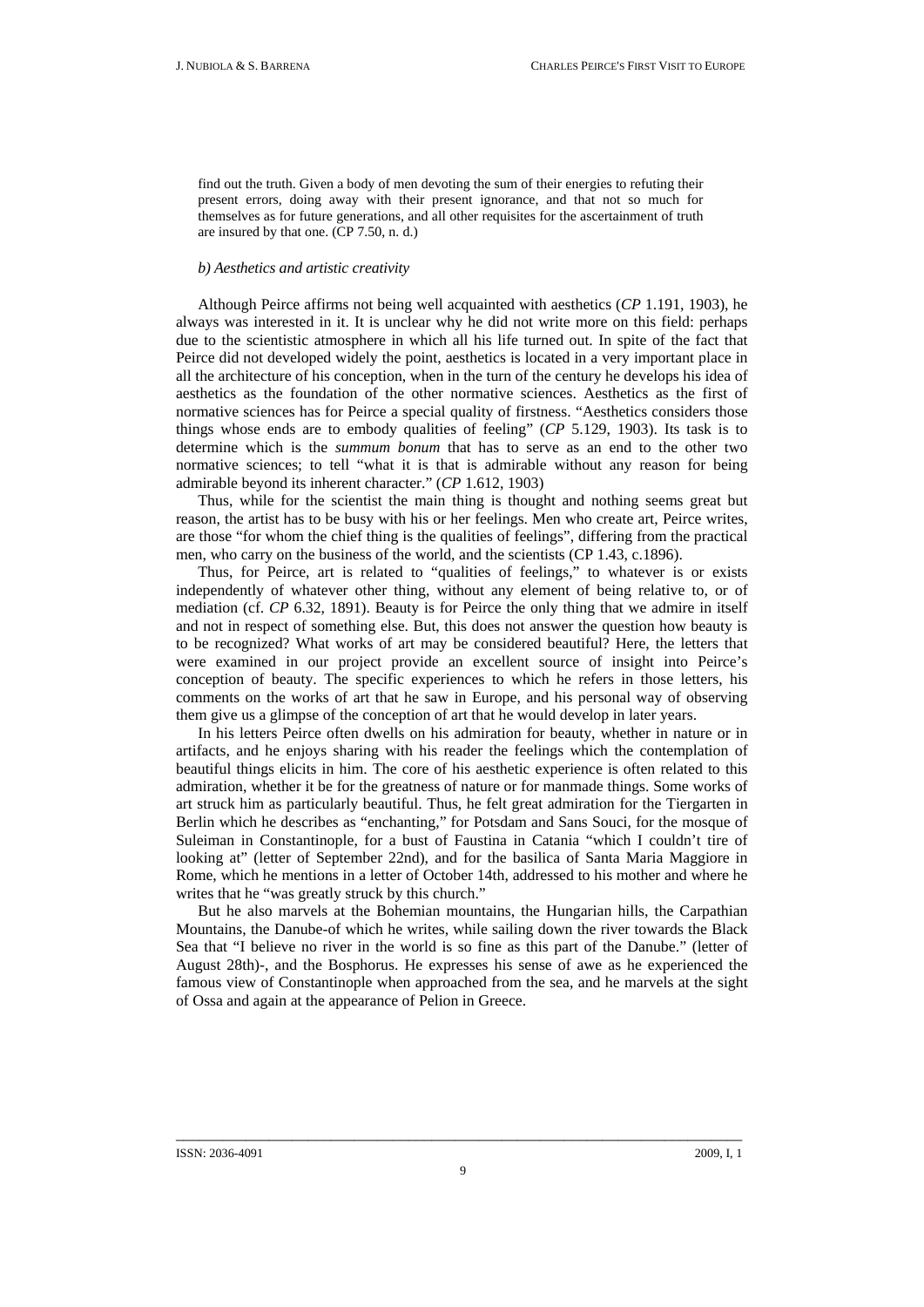Whenever Peirce explains why he likes or dislikes something, he always does so in function of its capacity to convey something to the beholder. Thus, in his letter written from Berlin on July 30th of 1870, he remarks that the sculptures and architecture of the city fail to produce any real effect on the visitor:

The architecture and sculpture have a very artificial and made up look, generally imitations of classic style and fail altogether of any real effect even when you must acknowledge them to be fine. The finest thing is the Victory over the Brandenburg Thor [sic] and that has the effect of a small bronze. The artist has taken no advantage at the large size to produce any particular effect of greatness or sublimity.

Similarly, when he refers to St. Peter's cathedral in Rome, he remarks that "there is an absence of true belief about St. Peter's. Its got up.  $[\dots]$  It is the enormous size  $\&$  perfect proportions of St. Peter's that impresses one. Beyond that there is nothing great about it" (letter of October 14th). He applies the same criterion of the effect of a work of art upon the beholder when he speaks of literature. In a couple of letters Peirce refers to his reading of Balzac. On the 4th of September he writes that he enjoyed reading the author's *Honorine*  and he expresses his admiration for Balzac's grasp of human nature. In a letter written on the 14th of October, he reiterates his admiration for the French author, praising Balzac's power of description, but then he adds that the author disappoints him to the extent that he fails "to interest the reader very much in any of his characters; it is all a mere study without sympathy". This capacity, or lack thereof, of touching the beholder of a work of art is for Peirce the touchstone whereby good works of art can be distinguished from lesser creations. Another example of this may be found in his comment regarding the poverty-in his estimation-of ideas in Muslim architectonic style when compared with the Gothic style: "Saint Sophia is fine but the style of it is altogether below the Gothic & I thought the Saracenic a style of architecture rather poor in ideas." (letter of 4th September).

Sometimes, the outcome of his evaluations may be surprising. Thus, he was totally smitten by the expressive force of Antonio Canova's sculptures, whereas his evaluation of Michelangelo is devastating. In the [letter of October 16th](http://www.unav.es/gep/Roma16.10.70.html) from Rome, he writes:

There are two monuments by Canova here. One of them very striking. I greatly admire Canova. My opinions on the subject of painting  $\&$  sculpture I am generally hold very timidly but not this one. I think Canova great – very, very great. I was first struck – indeed quite overwhelmed – by his [Theseus Killing the Minataur](http://upload.wikimedia.org/wikipedia/commons/6/67/Kunsthistorisches_Museum_Vienna_0117.JPG) in Vienna. Then I was greatly pleased with his [Pauline Borghese](http://upload.wikimedia.org/wikipedia/commons/6/67/Kunsthistorisches_Museum_Vienna_0117.JPG) & now this monument of [Clement XIV](http://en.wikipedia.org/wiki/File:Tomb_of_Pope_Clement_XIV_Gregorovius.jpg) I think has great power.

But when it comes to the sculptures of Michelangelo, he thinks they are "horrid and misproportioned":

I then went into the monastery adjacent to this church & saw a monument by Michael Angelo. But to appreciate Michael Angelo's statues requires more knowledge of the history of art than I have got. They seem to me horrid misshapen & misproportioned things.

One month later, on the 16th of November, in a letter written in Chambéry and addressed to his mother, Peirce complains of the absence of motivation and convictions that characterizes his era. By this he means that there is nothing modern artists want to express to their public. In other words, he bemoans the formalism of contemporary artists.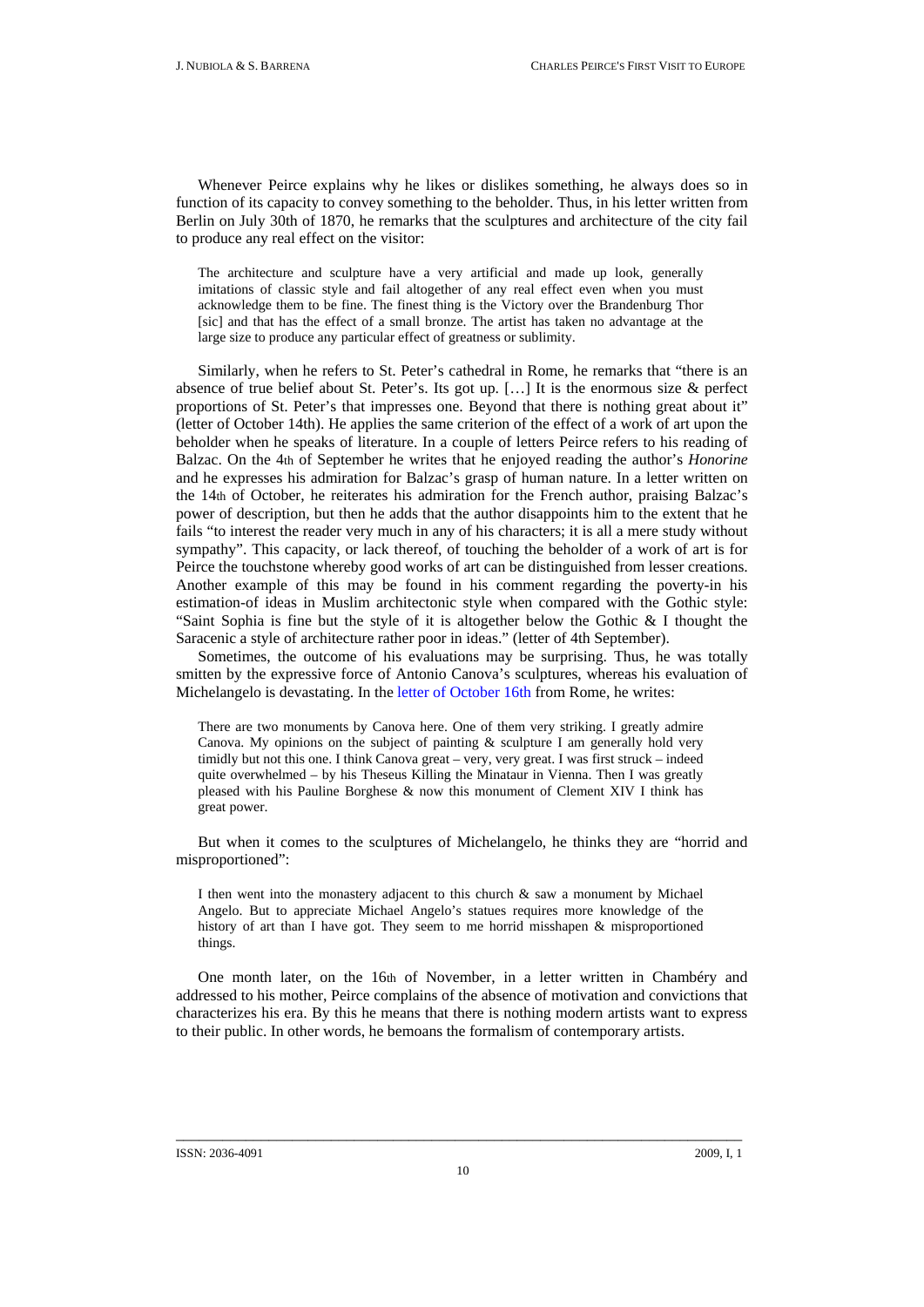Canova's statues & some few pieces of modern art make one feel that all this age needs in order quite to eclipse all others in art is the Motive – but that you see is totally wanting. Art is a mere plaything or luxury now. What are our artists! Are they the representative men of our age at all or do they even at all comprehend it? The difficulty is our age has no belief; it doesn't half believe in itself even. As long as that is so it yet asks for critics & scientific men & not artists.

This complaint too foreshadows Peirce's later conviction that art consists precisely in expressing something and in producing some effect in those who contemplate the work of art; art must represent a quality of feeling, which as such is purely possible, so as to make that possible quality of feeling actually felt in the interaction between the work of art and the beholder. The true creative power of the artist is to capture what cannot be grasped, and making it reasonable. The artist grasps and expresses what otherwise would remain hidden, unrealized, and merely a possible. In 1903, Peirce writes:

It seems to me that while in esthetic enjoyment we attend to the totality of Feeling –and especially to the total resultant Quality of Feeling presented in the work of art we are contemplating-yet it is a sort of intellectual sympathy, a sense that here is a Feeling that one can comprehend, a reasonable Feeling. I do not succeed in saying exactly what it is, but it is a consciousness belonging to the category of Representation, though representing something in the Category of Quality of Feeling. (CP 5.113, 1903; our italics)

For Peirce art has precisely this capacity of grasping or fixing these qualities of feeling and of exhibiting them so they can be contemplated. The artist takes as a source of his work the matter found in his experience of the world, the sentiments, the impressions that his life, historical contexts or social occasions cause in him. But, contrary to other people, the artist is able to express this matter in a peculiar way that calms the initial anxiety. For Peirce, the artist is someone who in a surprising and almost magical way grasps feelings of qualities that by their very nature are isolated and hidden, and who then succeeds in making them in some sense reasonable, understandable.

Contrary to most people, who consider aesthetics as something completely opposite to the rational, Peirce sees art as a form of thirdness, or reasonableness in art. According to this conception, the artistic phenomenon requires the combination of three elements. To begin with, there is firstness, the quality of feeling that the artist perceives without even being conscious of it; then there is the reaction to this firstness, as it appears in writing, in painting or in another form of creation, and thus giving rise to something that exists in the actual world, a work of art in a world of facts, which in Peircean terms is of the order of secondness; and finally there is representation (in Peircean terms, of the order of thirdness), which is the capacity to grasp ineffable firstness, and translating it in something communicable by means of sentences, lines, or a succession of musical sounds. Together, the three categories are at the heart of the artistic phenomenon.

In his letters Peirce refers to the amazing multitude of feelings, sensations and impressions to which he is exposed and which he wants to hold on to. In his letter of August 28th, he writes: "I thought today I would rest & write letters. I have seen so much that unless I go over it in my mind it will escape me. I feel I have now forgotten ever so many things which interested me greatly". The sheer wealth of such feelings may explain why Peirce's letters to his family sometimes feel more like a journal than of letters. In his letter of September 4th, written while sailing towards Greece and addressed to his wife, he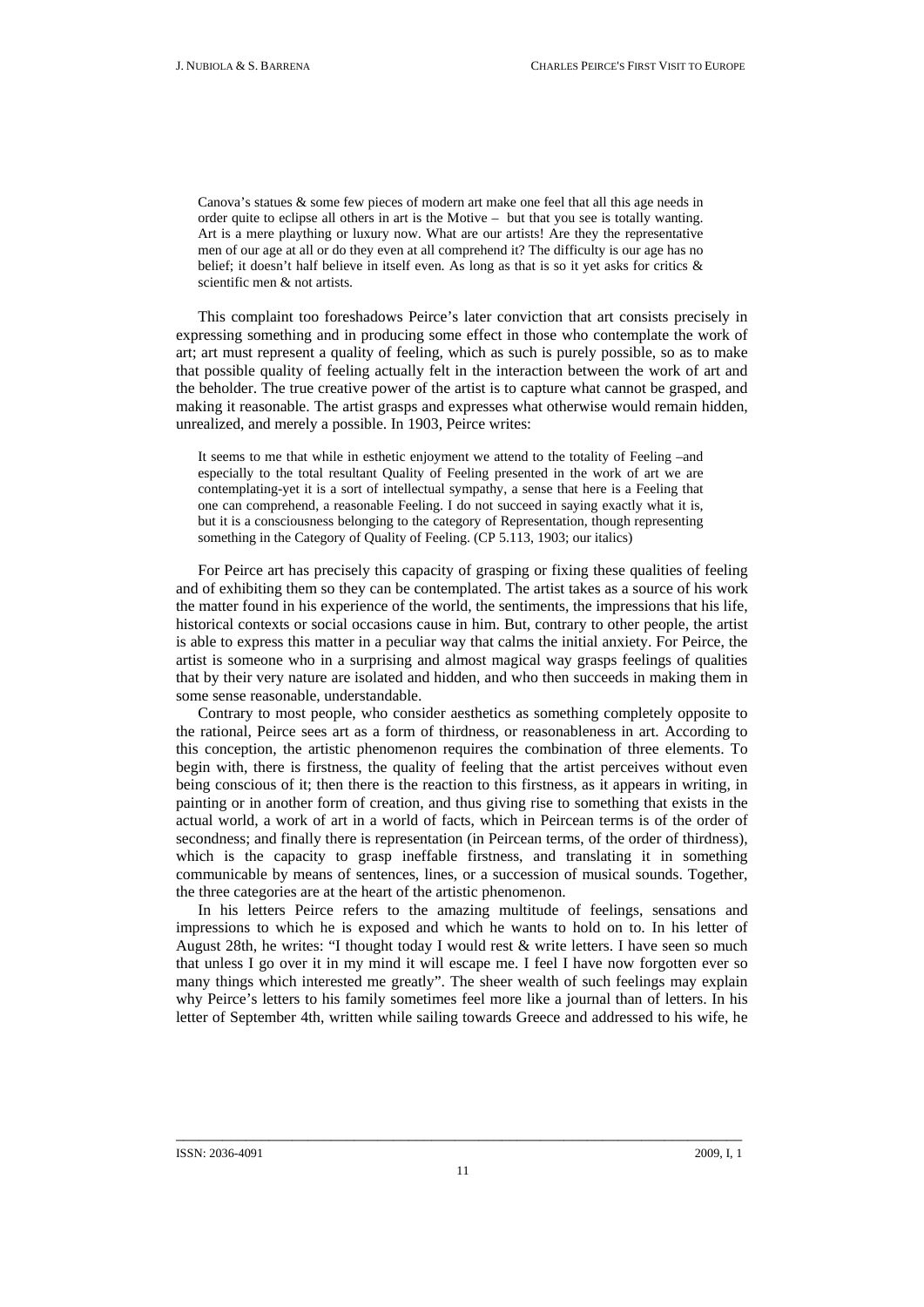literally writes, "for the next few days I shall be able to keep a regular journal," and two days before, in a letter from Constantinople, he regrets not having more time to describe everything that appears around him: "There is such a flood of complete novelty before my eyes everywhere that I have no time to get used to it at all even enough to describe it. What shall I begin with?"

At the same time, his great desire to give an account of the strong impressions raining down upon him is matched by his awareness of how difficult it is to do justice to them, simply because their character of firstness resists all attempts to put them into words or even drawings. This is particularly so for the beauty of nature which no art can express. In his letter of September 22nd, addressed to his wife, he points out that "[i]t is difficult to give a notion of the character of a country so unlike what you have seen", and then goes on to describe the sunrise as seen from the [Greek theater of Taormina;](http://upload.wikimedia.org/wikipedia/commons/9/9e/DSC00820_-_Taormina_-_Teatro_Greco_-_Foto_di_G._DallOrto.jpg) but then he surrenders and writes:

But how can I give you any sort of notion of the enchanting, enchanting view? I was standing in a very lofty promontory in the pure undeceptive light of morning looking down upon the sea. Just below me, 50 feet or so, was this ancient theatre. In ruins but enough left to show readily how it used to be with its beautiful columns, circles  $\&$  arches, quite enough to be very beautiful still. Enough to make you think the people who selected this enchanting site for it hadn't been gone so very long. I was not at the summit of the promontory, though very high. High above me was an awful rocky head, the ancient acropolis, crowned with a formidable looking fortress. For many miles along the shores stretched such hills as I had seen the day before with sunny valleys beneath them & the sea rolled in onto the beach. I could see many villages both in the valleys & on the hills – nearest of course the curious little town of Taormina & much verdure. Across the sea on one side the shores of Calabria were very prominent & in the opposite direction over the land rose Etna majestic  $\&$  awful. It is to see such things as this that it is worthwhile to come abroad, things which no art can reproduce.

But, while Peirce appears to recognize the limitations of art to the degree that it can not do justice to nature, Peirce is even more aware of his own limitations in conveying his feelings and admiration for the works of art he sees, and more specifically his limitations in the reproduction of what he has seen. For instance, in a letter of 28th of August, he writes that he is seeing things which his imagination is incapable of drawing and his memory is unable to remember. For instance, he tried to reproduce the bust of the empress Faustina that he had enjoyed so much in Catania, but he did not succeed in doing so: "Here was another thing not to be reproduced. Memory itself cannot do justice to this beautiful work" (letter of September 22nd). In the same letter he adds that his drawings of a Venus that had struck him as being so beautiful that it in some sense it surpassed even Titian's Venus, were incapable of expressing the essence of that work of art, and were therefore no more than "positive libels."

All in all, Peirce's European experience may well have been an important source of Peirce's later view of the artist as a person who is able to give a form to what cannot be expressed, to soothe the anxiety, and to express the admiration which something inspires in him. Peirce's attempt, many years later, at writing a literary tale, the only surviving fiction by Peirce, may be seen as his attempt at being an artist. In the tale he tries to express the impressions and feelings that he had experienced during his journey through Greece. This tale, entitled *Topographical Sketches in Thessaly, with Fictional Embroideries*, may be considered as a practical experiment of Peirce's notion of art. Art makes it possible for human experience, in all its variety and its resistance to comprehension, to become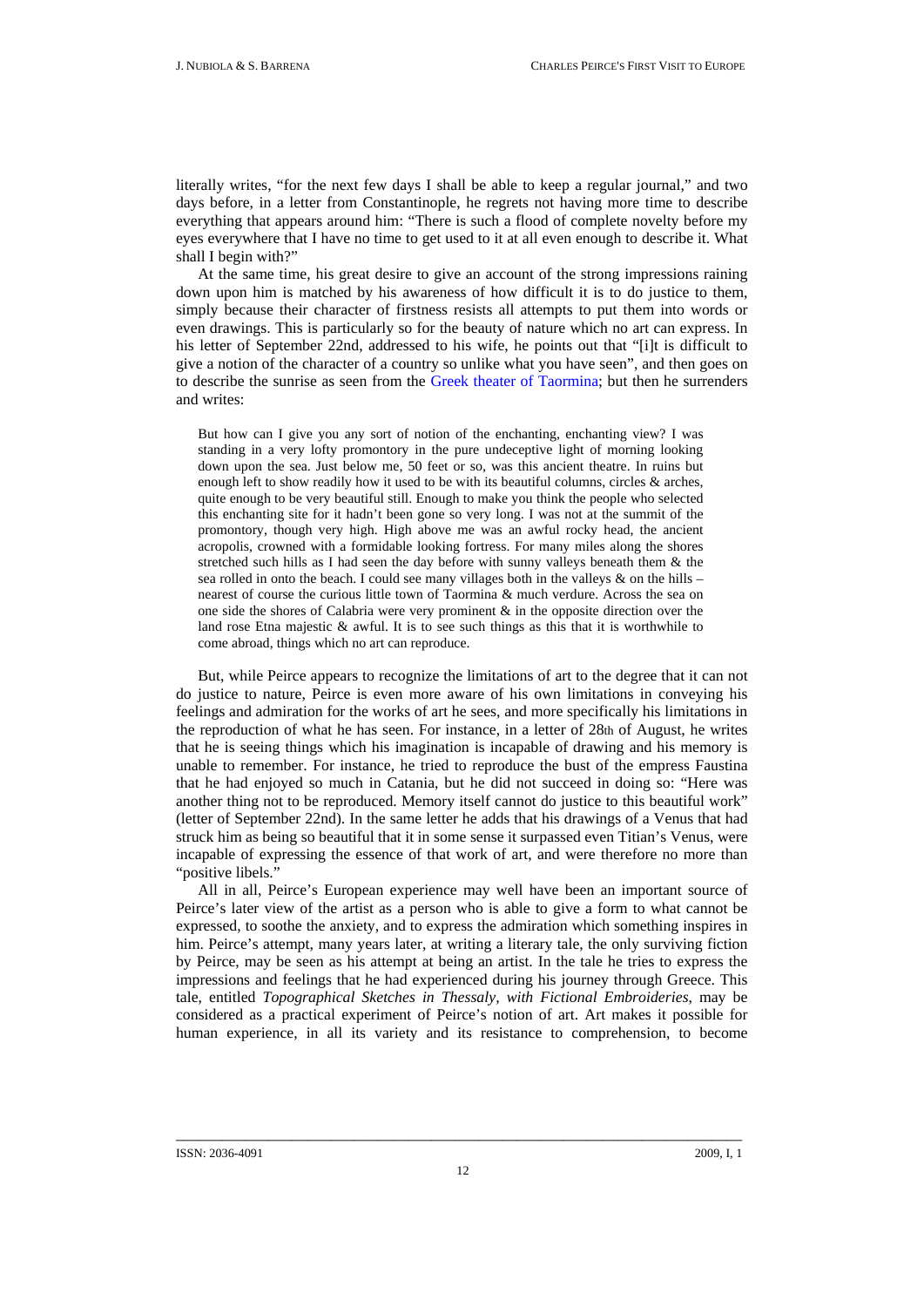reasonable to the degree that, by providing a point of view from which mere feelings receive meaning (in Peircean terms, 'thirdness'). Thus, metaphorically Art may be said to colonize and to tame feelings. Beauty arises when harmony and equilibrium come into the picture, when a perfect adjustment is achieved between the feelings expressed and the form in which they are expressed, so that a "reasonable embodiment" occurs. In this way, in order for a work of art to be beautiful, it should move us or it should provoke in us some type of emotion, of feeling, and at the same time move us to some reflection. These reactions may have been what Peirce hoped for when he read his tale about Greece to an audience in the Century Club of New York (*MS L*387: letter to Francis C. Russell, 4th of May, 1892), and then again in the homes of one or two friends. And he may have been successful in obtaining this effect, as is testified by a letter in which John Fiske, who attended one of those sessions, wrote to Peirce: "I was wildly interested in it and believed every word while you were reading . It was as real as them 'ere grapes of Zeuxis which the birds pecked at." (*MS L*146, 14th of June, 1893). Certainly, Peirce would have endorsed Picasso's words: "A work of art must not be something that leaves a man unmoved, something he passes by with a casual glance. It has to make him react, feel strongly, start creating too, if only in his imagination. He must be jerked out of his torpor." (Huffington 1989: 291).

### *c) Peirce's European correspondents*

Part of our project, entitled "Peirce's European Correspondence: Artistic Creativity and Scientific Cooperation," was the creation, over the past two years, of a number of webpages featuring, respectively, eight of the main European correspondents of Peirce. These pages – some of which are still being constructed- together with the correspondence included in those pages between Peirce and some of the most prominent figures of the contemporary scientific and cultural European scene, offer, albeit in an often fragmentary way, a good picture of Peirce's belief in the social nature of science and creativity, and in the need for integration in the international community of scholars, the "unseen brotherhood of science," to use the words of his father Benjamin in [the letter of the 17th of June](http://www.unav.es/gep/BPeirce17.06.70En.html) in which he introduces his son Charles to Augustus de Morgan.

In a manuscript from around 1907, Peirce openly acknowledges the importance of his European journeys, because they enabled him to obtain a direct acquaintance with the most relevant opinions of his time. The following passage, which we have chosen as the [motto of](http://www.unav.es/gep/LetterTheSun.html)  [our project](http://www.unav.es/gep/LetterTheSun.html), says it all in a nutshell:

Philosophy is a study which needs a very protracted concentrated study before one so much as begins to be at all expert in the handling of it, if one is to be precise, systematic, and scientific. I gave ten years to it before I ventured to offer half a dozen brief contributions of my own. Three years later, when I had produced something more elaborated, I went abroad and in England, Germany, Italy, Spain, learned from their own mouths what certain students at once of science and of philosophy were turning in their minds. (Letter to The Sun, MS 325: 4, c.1907).

First and foremost in the list of Peirce's European correspondents were the two British logicians, Augustus de Morgan and Stanley Jevons. In his work, Peirce often quotes De Morgan (1806-1871), the co-founder and first president of the London Mathematical Society. The admiration he always felt for the man, who died within ten days after Peirce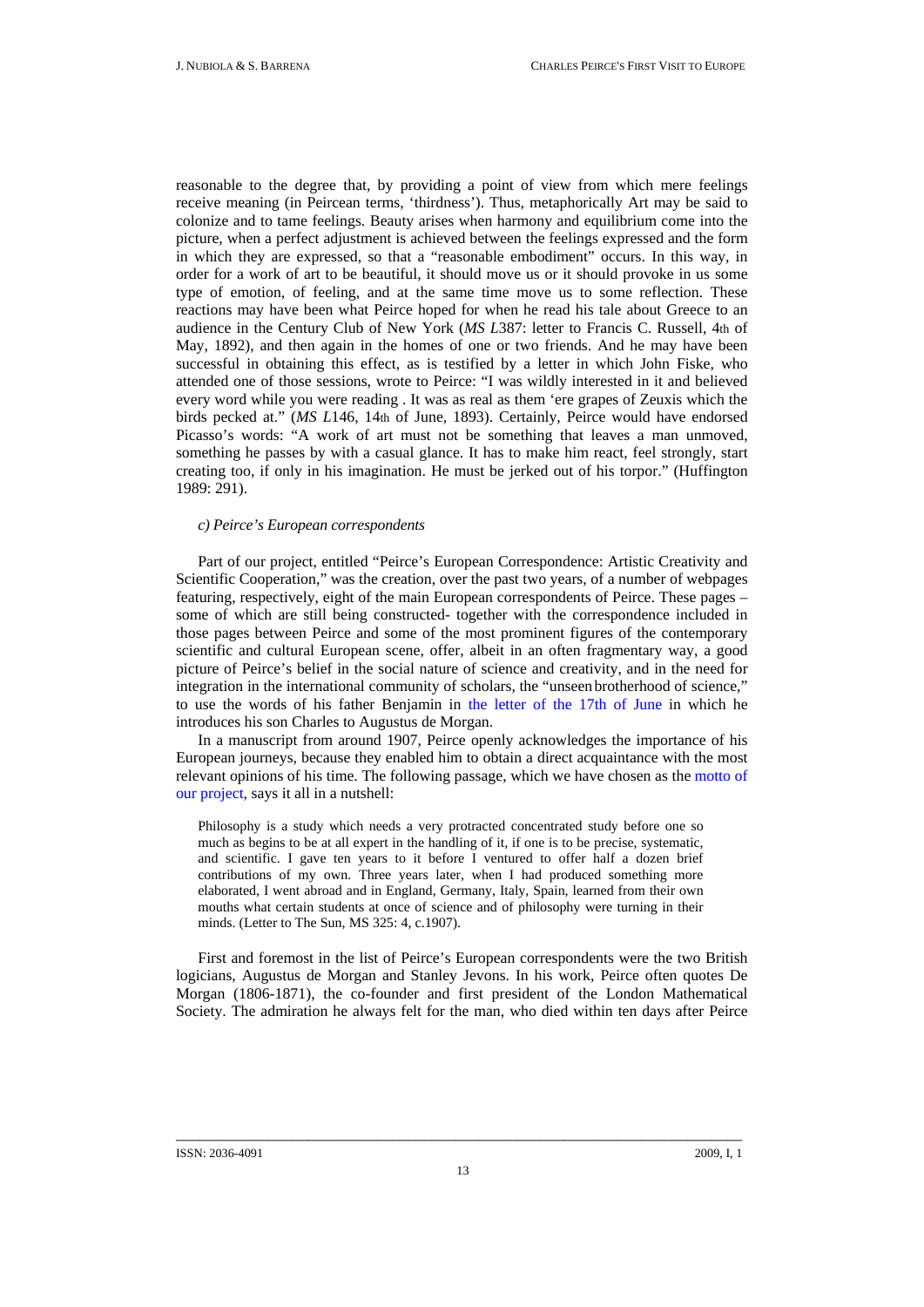had returned from Europe, finds its expression in the [obituary of De Morgan](http://www.iupui.edu/%7Epeirce/writings/v2/w2/w2_45/v2_45.htm)*,* which Peirce wrote in *The Nation* on April 13<sup>th</sup>, 1871:

As a writer and a teacher, he was one of the clearest minds that ever gave instruction, while his genial and hearty manners in private and in the school-room strongly attached to him all who came in contact with him. He was a man of full habit, much given to snufftaking; and those who have seen him at the blackboard, mingling snuff and chalk in equal proportions, will not soon forget the singular appearance he often presented. (CN 1.42)

We see another aspect of this admiration in a text of 1898, in which Peirce recalls his meeting with De Morgan in London in 1870 during his first trip to Europe. During that meeting, Peirce had apparently pointed out the revolutionary importance of Boolean algebra. Here is how he describes De Morgan's reaction:

[...] the immense superiority of the Boolian method was apparent enough, and I shall never forget all there was of manliness and pathos in De Morgan's face when I pointed it out to him in 1870. I wondered whether when I was in my last days some young man would come and point out to me how much of my work must be superseded, and whether I should be able to take it with the same genuine candor. (CP 4.4)

The importance for Peirce of that meeting appears in another letter (December 5th 1908) from Peirce, this time to the British logician Philip Jourdain (1879-1919), in which he makes reference to that meeting:

As far as my recollection goes, I was in London in 1870 for some months and called on De Morgan and carried him my paper and he then presented me with his; and I should say from memory unchecked, that almost all my acquaintance with De Morgan's system was derived from that and his Syllabus which he gave me the same day. (NEM 3.383)

Stanley Jevons (1835-1882) is remembered nowadays as one of the main characters of the "Marginalist Revolution" in the political economy of the 19th century and as one of the champions of the mathematical approach to economy. Besides being the author of other interesting developments in logic (for instance, his defense of the inclusive interpretation of the disjunction), Jevons invented a mechanical procedure to perform inferences. Peirce's references to Jevons are numerous and show a sound knowledge of his work. But they also show the strong differences of opinions between the two men which sometimes forced Peirce to be very critical of an author he nevertheless sincerely admired. That the admiration was reciprocal may be seen from the few occasions when Jevons lavishes praise on Peirce. For instance, he writes that "[t]he most elaborate recent contributions to mathematico-logical science, at least in the English language, are the memoirs of Prof. C. S. Peirce, the distinguished mathematician, now of the Johns Hopkins University, Baltimore." (Jevons 1881)

Our study of the European scientists who communicated with Charles Peirce includes also [Wilhelm M. Wundt](http://www.unav.es/gep/Wundt.html) (1832-1920) and [Hermann L. F. von Helmholtz](http://www.unav.es/gep/Helmholtz.html) (1821-1894). Helmholtz decisively influenced the course of the modern development of a number of disciplines, such as physiology, psychology, optics, acoustics and electrodynamics. When he visited the United States in 1893, he met with a number of American scientists. Peirce was one of them. He very often mentions Helmholtz in the context of his reference to the first law of thermodynamics, which was undeniably one of the most outstanding scientific discoveries of that time. It was again Peirce who wrote the [obituary of Helmholtz](http://www.unav.es/gep/ObiturarioHelmholtzCorrespondencia.html) for *The Nation*, in which he displays his great appreciation of the German scientist, "the acknowledged and worshipped head of the scientific guild." Peirce added that "a reward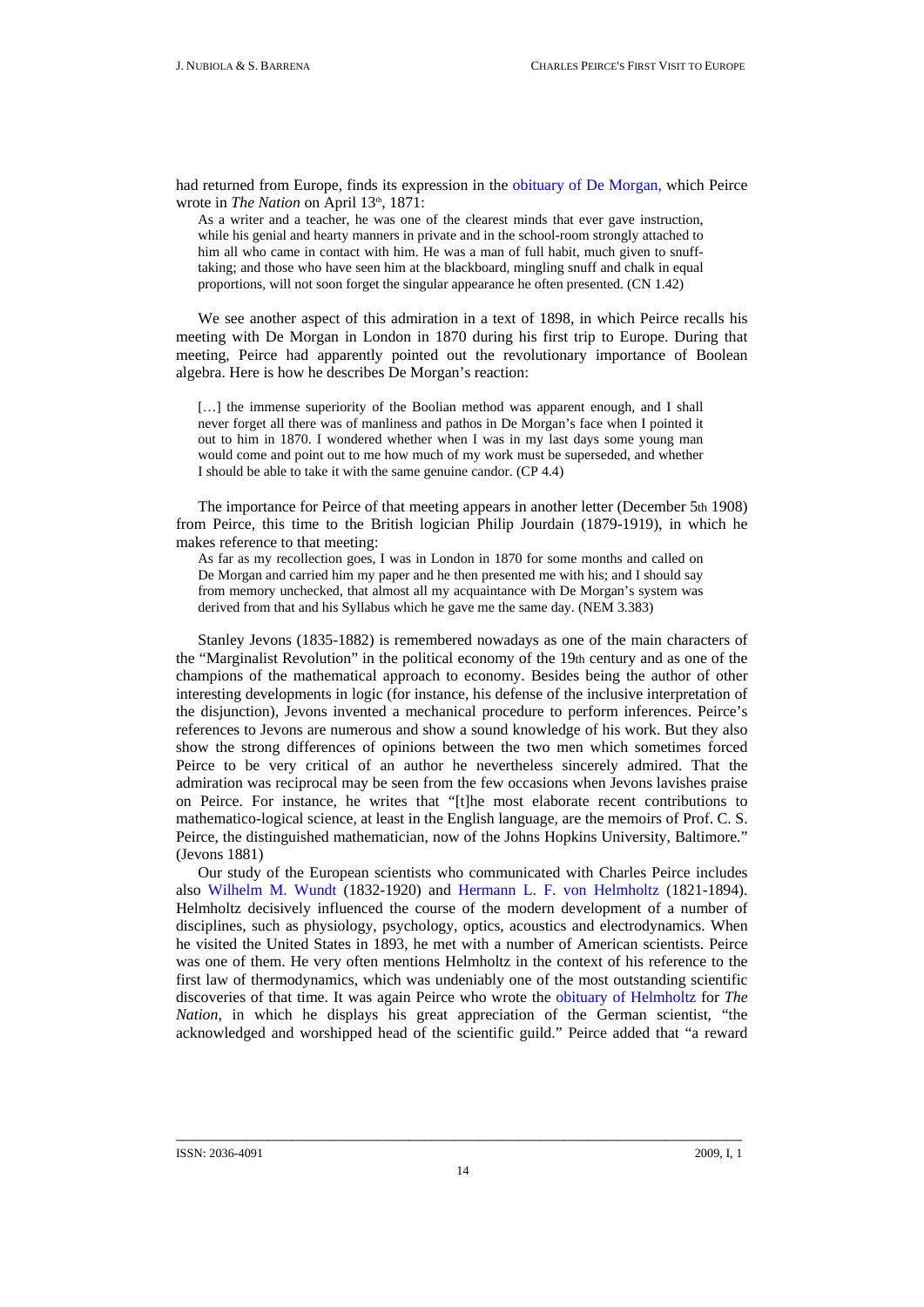was due from organized humanity to the man who had thus lifted man's mind to a higher vantage ground":

In every case he so conducted himself as to bespeak an imperious desire to find out the truth and to publish it; and every approach to personality was avoided or flung away from him as a pestilential infection. The world owes much to the intellectual clearness and integrity of Hermann Helmholtz, M.D.

We also paid particular attention to the only Spaniard on the list of Peirce's correspondents, the mathematician [Ventura de los Reyes y Prósper](http://www.unav.es/gep/ReyesyProsper.html) (1863-1922), who remarks that "Peirce knows how to find exceedingly curious connections between things that at first glance seem not to exist." (Reyes, 1892: 171).

When it comes to the discipline of linguistics and semiotics, Peirce's correspondence with [Victoria Lady Welby](http://www.unav.es/gep/LadyWelby.html) (1837-1912) was of special importance, both for Peirce himself and for the reception of Peirce's thought in Europe. Lady Welby was a distinguished British aristocrat who functioned as a mediator of ideas between a number of British, Continental and American intellectuals of the last decades of the nineteenth, and the first decade of the twentieth century. She denounced above all the "linguistic anarchy" (Macdonald 1912: 155) that governed philosophical discussions, and in some way she anticipated the therapeutic approach to the use of language that would later be attributed to the later Wittgenstein (Deledalle 1990: 134). Peirce's correspondence with Lady Welby started in 1903 and lasted until 1912 when Welby died. The correspondence actually started after the publication of her book *What is Meaning*? Lady Welby contacted Peirce, after having read several of his entries written for Baldwin's *[Dictionary of Philosophy and Psychology](http://psychclassics.yorku.ca/Baldwin/Dictionary/)* (1902). But it seems that both already knew about one another several years before (Schmitz 1985: cxlviii). In fact, Welby already mentions Peirce in 1893. In her reply (letter from August 17th 1893) to a letter from Paul Carus, the editor of *The Monist*, in which the latter describes Peirce as "a very ingenious and personally highly interesting thinker, a genius of great power" (letter of August 2nd, 1893), she answers "I am very much amused at what you say about Mr. Peirce, whose ability is well-recognized here, especially on the side of Logic" (August 17th, 1893). In his review of *What is Meaning?* (*CN* 3.143-145, *CP* 8.171-175), Peirce points out that the valuable distinction which Welby makes between three orders of signification corresponds more or less with his own distinction between three kinds of interpretants.

Besides studying the above mentioned European correspondents, we also paid attention to the interesting figure of [Edward H. Palmer](http://www.unav.es/gep/EdwardHenryPalmer.html) (1840-1882), a Cambridge professor of Arabic languages whom Peirce first met in Constantinople on the  $2<sup>nd</sup>$  of September of 1870 and subsequently in England on several occasions. Peirce refers to him in several places and states that it was under the influence of Palmer that he began to study Arabic. Finally, we must mention our study of Peirce's correspondence with the Italian moral philosopher [Mario Calderoni](http://www.unav.es/gep/MarioCalderoni.html) (1879-1914). In 1905, Peirce addressed a very important letter to Calderoni in which he explained his own notion of pragmatism and its link with scholastic realism. Thus, he writes: "[Pragmatism] is not a system of philosophy. It is only a method of thinking; and your correspondent, *Giuliano il Sofista* [the pseudonym of his opponent Giuseppe Prezzolini in *Leonardo*], is quite right in saying that it is not a new way of thinking".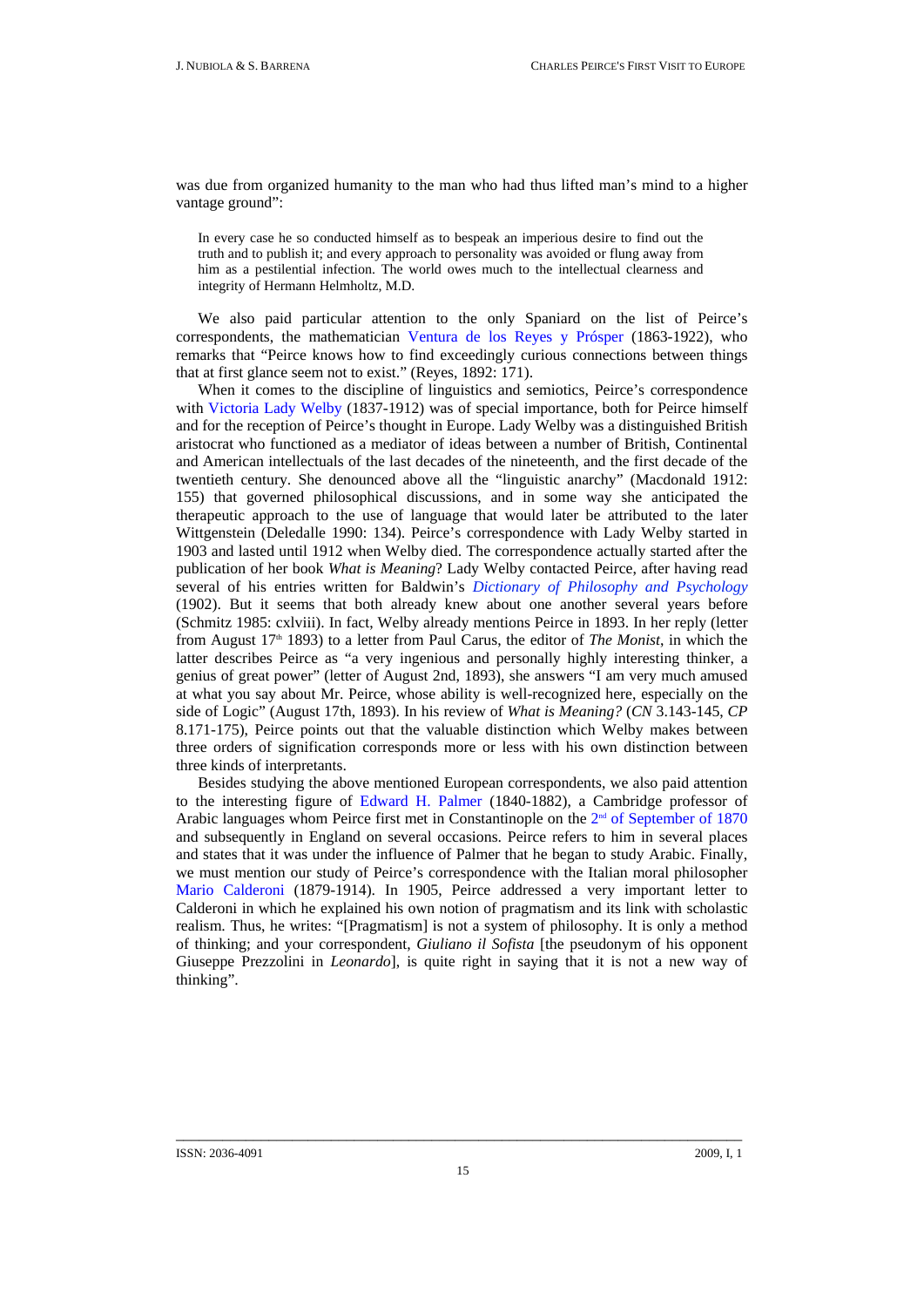# *IV. CONCLUSION*

Our project on "Peirce's European Correspondence: Artistic Creativity and Scientific Cooperation" may be said to have achieved its main goal with regard to the completion of the transcription, the translation into Spanish, the annotation and illustration, and the internet publication of the 17 letters written by Charles Peirce during his first European journey. To this must be added the construction of additional web pages featuring eight of his European correspondents. In the development of this project so far, we made two genuinely new discoveries: 1) [Peirce's signature in the Reading Room](http://www.unav.es/gep/PeirceBritishMuseum.html) of the British Museum on the 18th of July; and 2) [Charles Drake's diary of 31 August of 1870](http://www.unav.es/gep/DiarioDrake31.08.70.html) in which his visit of Constantinople in the company of "Mr. Peirce (an American)" is accurately described. Moreover, dozens of annotations and links in the letters provide a clearer image of the things and places which Peirce actually visited during his European trip.

Given the additional funds we expect to obtain, these positive results of our study of Peirce's first European trip pave the way for the other planned stages of the project, in which the later European visits and Peirce's later correspondence with other European scholars will be investigated. We are also considering the possibility of translating the letters and our annotations into other European languages.

Generally speaking, our investigation has shown that the importance of the letters written by Peirce during his first visit to Europe by far exceeds their anecdotal content. In fact, they may be said to have contributed in a significant way to Peirce's personal development as a scientist and as a philosopher. Moreover, the letters cast a light on the special combination of intelligence and sensitivity that is so characteristic of Peirce. Furthermore, one finds in the letters the seeds of several theories that he would develop in later years.

We also have tried to show the significance for Peirce of his participation in his first international scientific mission and of his first contact with the European community of scientists. More specifically, the experience may be said to have confirmed two of his most profound convictions regarding science: the conviction that science is a communal effort, and the paradoxical conviction that science, in order to be science, must be fallible. Similarly, we have seen the impact on Peirce of his contemplation of the many works of art he saw in a great variety of places of Europe, and how that experience decisively influenced his conception of art as the capacity of expressing qualities of feeling so as to make them reasonable.

Our project has helped us to better understand Peirce, as a scientist and as a philosopher, but moreover as somebody profoundly human and alive, always open to the full impact of the experiences and impressions to which he was subjected while traveling. The seeds of the feelings he experienced in Europe would have a lasting effect, so as to yield a harvest in which new ways of understanding science and art would be developed. Peirce's thought cannot be separated from his life, and his first European visit provides us with a better understanding of one of the greatest American thinkers of all times.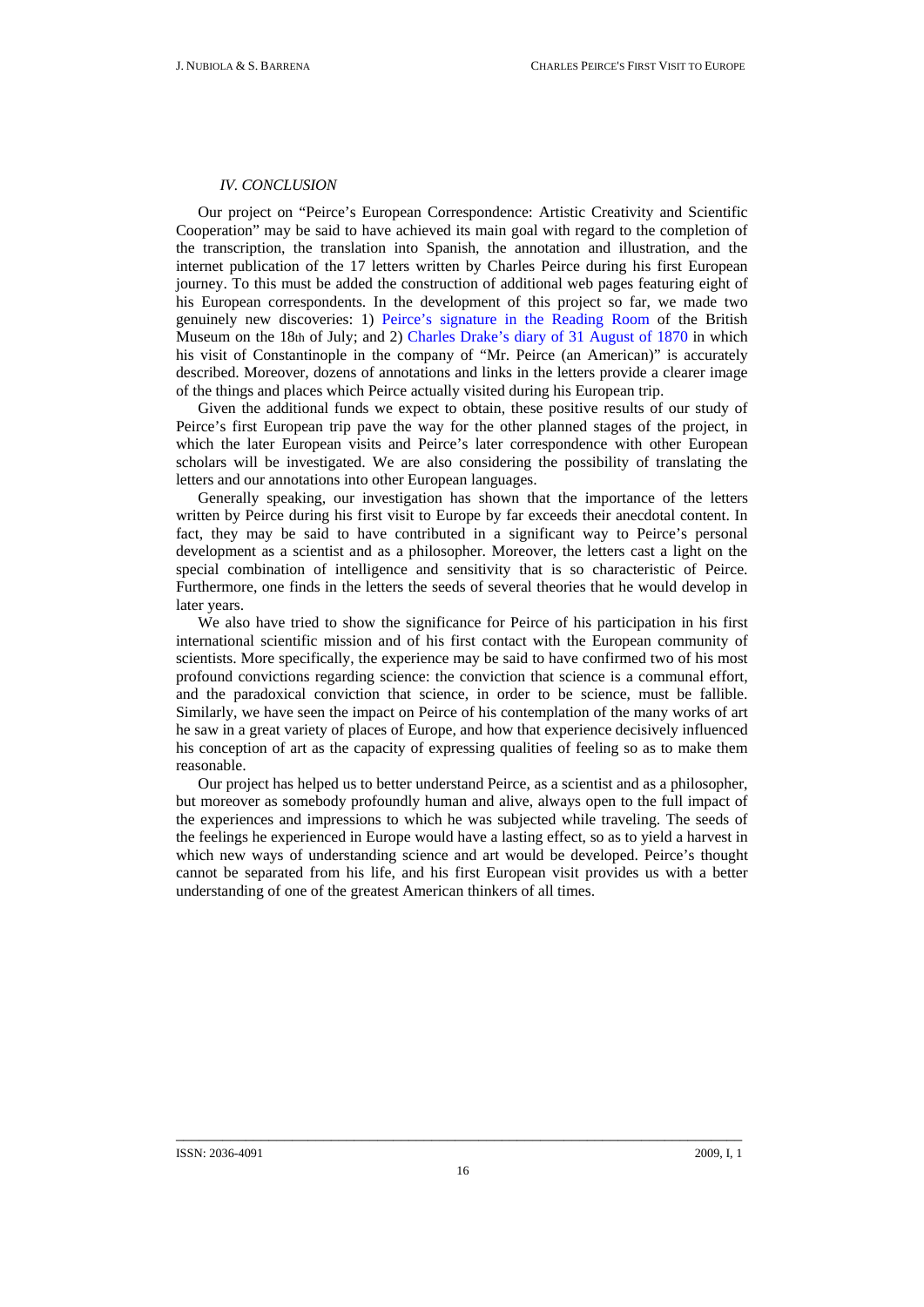*Sources of Peirce's Texts* 

- *CN* Peirce, C. S., (1975-1979). *Contributions to «The Nation»*, vols. 1-4, K. L. Ketner and J. E. Cook, editors, Lubbock, Texas Tech Press.
- *CP* Peirce, C. S., (1931-1958). *Collected Papers of Charles Sanders Peirce*, vols. 1-8, C. Hartshorne, P. Weiss, and A. W. Burks, editors. Cambridge, MA, Harvard University Press.
- *MS The Charles S. Peirce Papers,* (1966). 32 microfilm reels of the manuscripts kept in the Houghton Library. Cambridge, MA, Harvard University Library, Photographic Service.
- *NEM* Peirce, C. S., (1976). *The New Elements of Mathematics*, vols. 1-4, C. Eisele, editor, The Hague, Mouton.
- *W* Peirce, C. S. (1982- ). *Writings of Charles S. Peirce: A Chronological Edition*, vols. 1-6. M. H. Fisch et al, editors. Bloomington, IN, Indiana University Press.

*References* 

- Barrena, S., (2003), *La creatividad en Charles S. Peirce: Abducción y razonabilidad,* Doctoral diss., Universidad de Navarra, Spain.
- Deledalle, G., (1990), "Victoria Lady Welby and Charles S. Peirce: Meaning and Significaction" in *Essays on Significs*, A. Eschbach, editor, Amsterdam, Benjamins, pp. 133-149.
- Fisch, M. H., (1981a), "Introductory Note", in Th. A. Sebeok, *The Play of Musement*, Bloomington, Indiana University Press, pp. 17- 21.
- Fisch, M. H. (1981b), "Peirce as a Scientist, Mathematician, Historian, Logician, and Philosopher", in *Proceedings of the C. S. Peirce Bicentennial International Congress*, K. L. Ketner et al, editors, Lubbock, TX, Texas Tech Press, pp. 13-34.
- Fisch, M. H., (1984), "The Decisive Year and Its Early Consequences", in *W* 2, pp. xxixxxvi.
- Fisch, M. H., (1986), *Peirce, Semeiotic and Pragmatism*, K. L. Ketner and Ch. J. W. Kloesel editors, Bloomington, Indiana University Press.
- Huffington, A. S., (1989), *Picasso. Creator & Destroyer*, London, Pan Books.
- Jevons, W. S. (1881), "Recent Mathematico-Logical Memoirs", *Nature*, 23, pp. 485-487, (24 of March).

Macdonald, W., (1912), "Lady Welby", *The Sociological Review*, 5:2, pp. 152-156.

- Merill, D. D., (1984), "The 1870 Logic of Relatives Memoir", in *W* 2, pp. xlii-xlviii.
- Murphey, M. G., (1961), *The Development of Peirce's Philosophy*, Cambridge, MA, Harvard University Press.